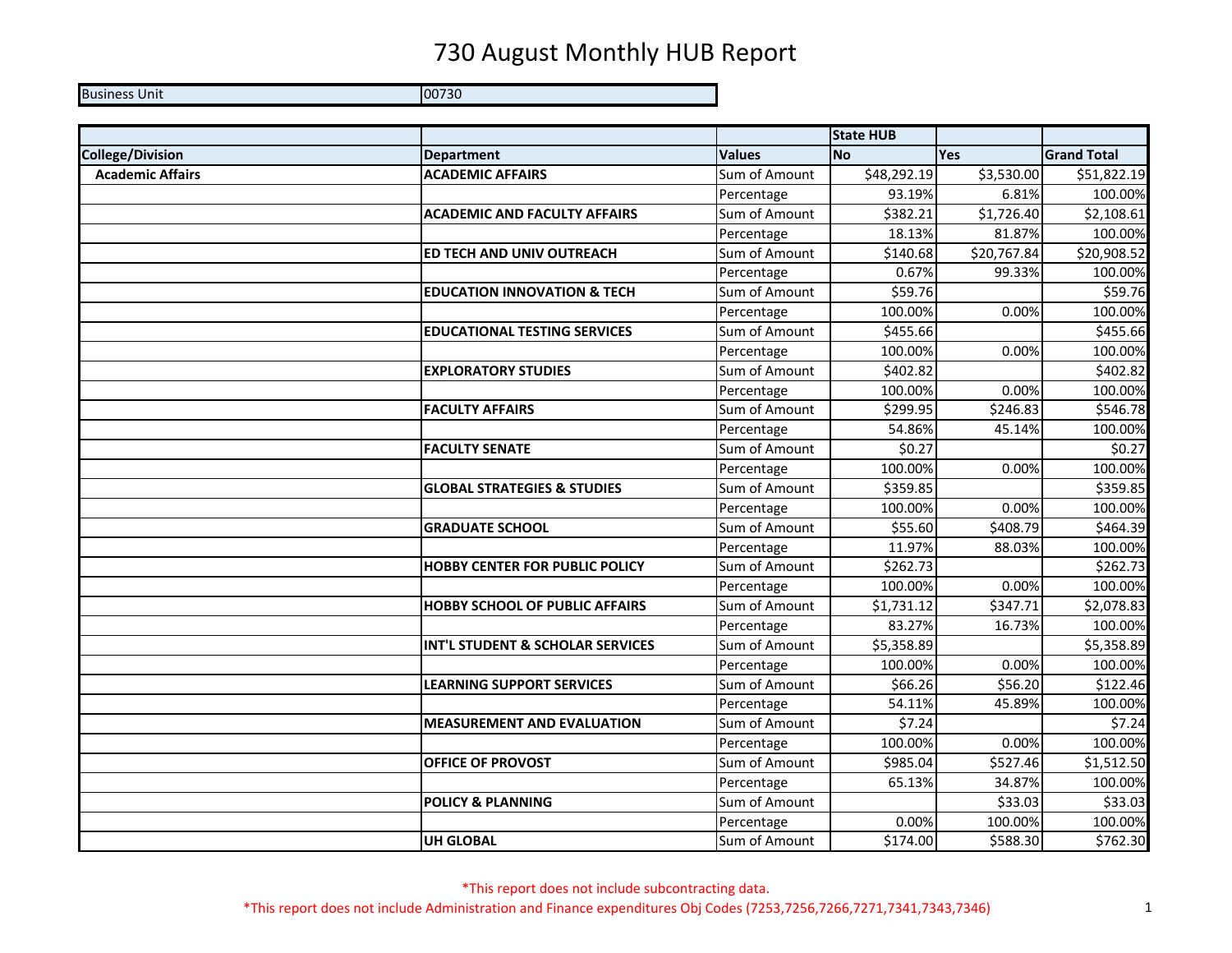| <b>Academic Affairs</b>               | <b>UH GLOBAL</b>                      | Percentage    | 22.83%       | 77.17%       | 100.00%      |
|---------------------------------------|---------------------------------------|---------------|--------------|--------------|--------------|
|                                       | <b>UH SUGAR LAND</b>                  | Sum of Amount | \$30,239.85  | \$157,937.05 | \$188,176.90 |
|                                       |                                       | Percentage    | 16.07%       | 83.93%       | 100.00%      |
|                                       | <b>UNDERGRADUATE ACADEMIC AFFAIRS</b> | Sum of Amount | \$122.30     |              | \$122.30     |
|                                       |                                       | Percentage    | 100.00%      | 0.00%        | 100.00%      |
|                                       | <b>UNDERGRADUATE STUDENT SUCCESS</b>  | Sum of Amount | \$4,119.85   | \$5,175.72   | \$9,295.57   |
|                                       |                                       | Percentage    | 44.32%       | 55.68%       | 100.00%      |
|                                       | UNDERGRADUATE STUDENT SUCCESS CTR     | Sum of Amount | \$7.20       |              | \$7.20       |
|                                       |                                       | Percentage    | 100.00%      | 0.00%        | 100.00%      |
|                                       | <b>WRITING CENTER</b>                 | Sum of Amount | \$715.77     |              | \$715.77     |
|                                       |                                       | Percentage    | 100.00%      | 0.00%        | 100.00%      |
| <b>Academic Affairs Sum of Amount</b> |                                       |               | \$94,239.24  | \$191,345.33 | \$285,584.57 |
| <b>Academic Affairs Percentage</b>    |                                       |               | 33.00%       | 67.00%       | 100.00%      |
| <b>Administration and Finance</b>     | <b>ADMINISTRATION &amp; FINANCE</b>   | Sum of Amount | \$33,550.81  | \$105.25     | \$33,656.06  |
|                                       |                                       | Percentage    | 99.69%       | 0.31%        | 100.00%      |
|                                       | <b>ASSOC VP FOR ADMINISTRATION</b>    | Sum of Amount | \$2,583.76   | \$1,550.00   | \$4,133.76   |
|                                       |                                       | Percentage    | 62.50%       | 37.50%       | 100.00%      |
|                                       | <b>AUXILIARY SERVICES OPERATIONS</b>  | Sum of Amount | \$15,020.09  | \$3,062.62   | \$18,082.71  |
|                                       |                                       | Percentage    | 83.06%       | 16.94%       | 100.00%      |
|                                       | <b>BUDGET</b>                         | Sum of Amount | \$18.57      | \$513.06     | \$531.63     |
|                                       |                                       | Percentage    | 3.49%        | 96.51%       | 100.00%      |
|                                       | <b>BUSINESS SERVICES</b>              | Sum of Amount | \$310.74     | \$2,008.24   | \$2,318.98   |
|                                       |                                       | Percentage    | 13.40%       | 86.60%       | 100.00%      |
|                                       | <b>CAMPUS SAFETY ADMINISTRATION</b>   | Sum of Amount | \$4,209.60   | \$1,900.26   | \$6,109.86   |
|                                       |                                       | Percentage    | 68.90%       | 31.10%       | 100.00%      |
|                                       | <b>CAMPUS SAFETY SYSTEMS</b>          | Sum of Amount | \$1,050.59   |              | \$1,050.59   |
|                                       |                                       | Percentage    | 100.00%      | 0.00%        | 100.00%      |
|                                       | <b>CENTRAL FACILITY SERVICES</b>      | Sum of Amount | \$926.40     | \$331.01     | \$1,257.41   |
|                                       |                                       | Percentage    | 73.68%       | 26.32%       | 100.00%      |
|                                       | <b>CONTROLLER (PH)</b>                | Sum of Amount | \$6,860.49   | \$785.71     | \$7,646.20   |
|                                       |                                       | Percentage    | 89.72%       | 10.28%       | 100.00%      |
|                                       | <b>COUGAR CARD</b>                    | Sum of Amount | \$105.13     | \$791.90     | \$897.03     |
|                                       |                                       | Percentage    | 11.72%       | 88.28%       | 100.00%      |
|                                       | <b>CULLEN PERFORM HALL</b>            | Sum of Amount | \$638.75     |              | \$638.75     |
|                                       |                                       | Percentage    | 100.00%      | 0.00%        | 100.00%      |
|                                       | <b>EMERGENCY MANAGEMENT</b>           | Sum of Amount | \$612.97     | \$2,088.56   | \$2,701.53   |
|                                       |                                       | Percentage    | 22.69%       | 77.31%       | 100.00%      |
|                                       | <b>ENTERPRISE SYSTEMS</b>             | Sum of Amount | \$241,765.46 | \$301,182.22 | \$542,947.68 |
|                                       |                                       | Percentage    | 44.53%       | 55.47%       | 100.00%      |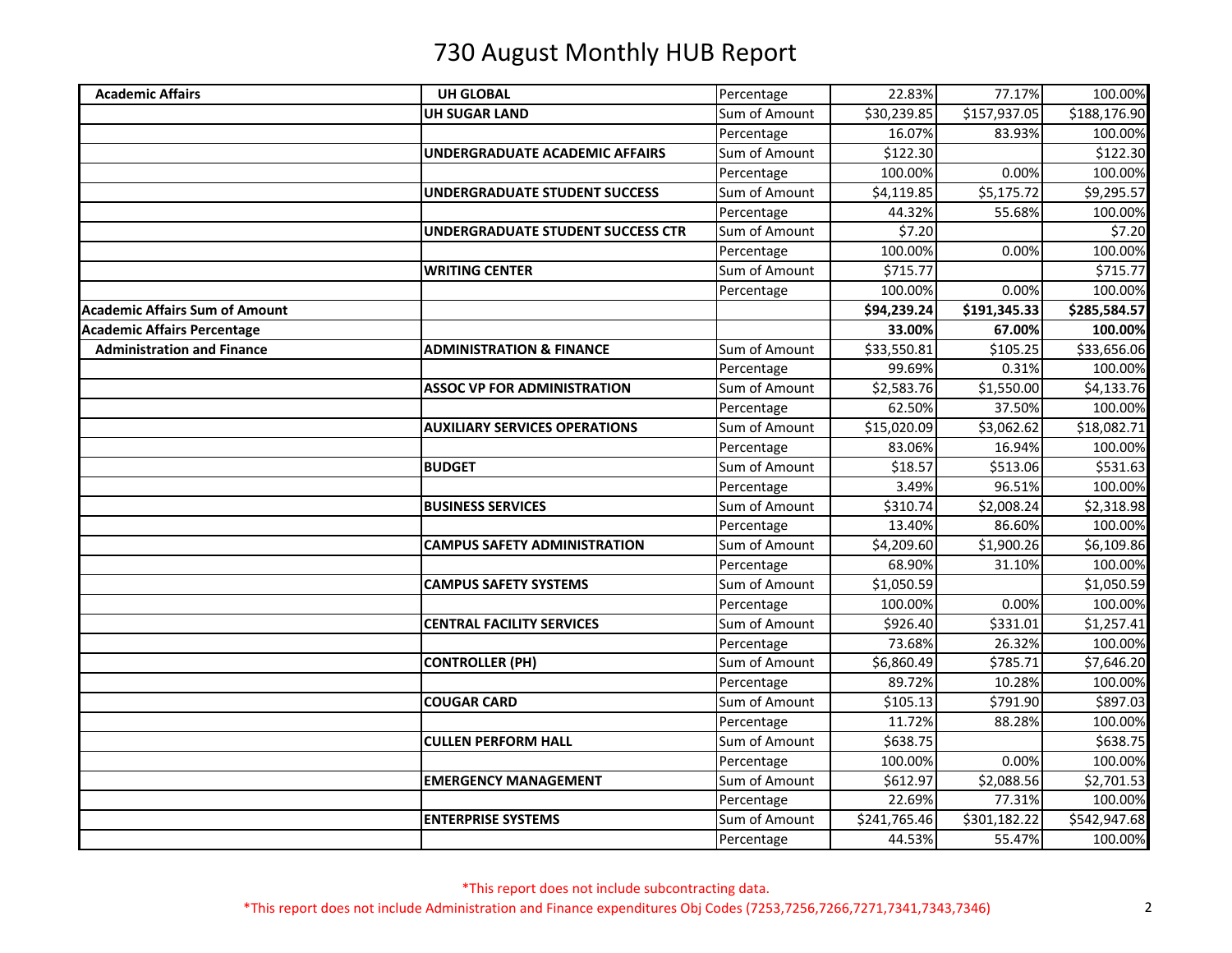| <b>Administration and Finance</b> | <b>ENV. HEALTH &amp; LIFE SAFETY</b>      | Sum of Amount | \$1,609.13   | \$310.75     | \$1,919.88   |
|-----------------------------------|-------------------------------------------|---------------|--------------|--------------|--------------|
|                                   |                                           | Percentage    | 83.81%       | 16.19%       | 100.00%      |
|                                   | <b>FACILITIES BUSINESS SERVICES</b>       | Sum of Amount | \$73.28      | \$341.79     | \$415.07     |
|                                   |                                           | Percentage    | 17.65%       | 82.35%       | 100.00%      |
|                                   | <b>FACILITIES MANAGEMENT</b>              | Sum of Amount | \$68,343.62  | \$2,448.99   | \$70,792.61  |
|                                   |                                           | Percentage    | 96.54%       | 3.46%        | 100.00%      |
|                                   | <b>FACILITIES OPERATION &amp; MAINT</b>   | Sum of Amount | \$3,956.32   | \$1,926.00   | \$5,882.32   |
|                                   |                                           | Percentage    | 67.26%       | 32.74%       | 100.00%      |
|                                   | <b>FACILITIES PLANNING &amp; CONSTRUC</b> | Sum of Amount | \$140,935.53 | \$562.68     | \$141,498.21 |
|                                   |                                           | Percentage    | 99.60%       | 0.40%        | 100.00%      |
|                                   | <b>FACILITIES/CONSTRUC MGMT ADMIN</b>     | Sum of Amount | \$14,206.60  | \$2,103.90   | \$16,310.50  |
|                                   |                                           | Percentage    | 87.10%       | 12.90%       | 100.00%      |
|                                   | <b>FIRE LIFE SAFETY SERVICES</b>          | Sum of Amount | \$1,028.24   |              | \$1,028.24   |
|                                   |                                           | Percentage    | 100.00%      | 0.00%        | 100.00%      |
|                                   | <b>HIGH PERFORMANCE &amp; COMP NETWK</b>  | Sum of Amount | \$4,725.03   | \$300.31     | \$5,025.34   |
|                                   |                                           | Percentage    | 94.02%       | 5.98%        | 100.00%      |
|                                   | <b>HUMAN RESOURCES</b>                    | Sum of Amount | \$48,793.98  | \$3,042.15   | \$51,836.13  |
|                                   |                                           | Percentage    | 94.13%       | 5.87%        | 100.00%      |
|                                   | <b>INST - ADMINISTRATION</b>              | Sum of Amount | \$7,294.18   |              | \$7,294.18   |
|                                   |                                           | Percentage    | 100.00%      | 0.00%        | 100.00%      |
|                                   | <b>INST - BUSINESS SERVICES</b>           | Sum of Amount | \$9,523.96   |              | \$9,523.96   |
|                                   |                                           | Percentage    | 100.00%      | 0.00%        | 100.00%      |
|                                   | <b>INST - INFORMATION TECHNOLOGY</b>      | Sum of Amount | \$4,977.38   |              | \$4,977.38   |
|                                   |                                           | Percentage    | 100.00%      | 0.00%        | 100.00%      |
|                                   | <b>INSTITUTIONAL - REAL ESTATE</b>        | Sum of Amount | \$750.00     |              | \$750.00     |
|                                   |                                           | Percentage    | 100.00%      | 0.00%        | 100.00%      |
|                                   | <b>INSTITUTIONAL HUMAN RESOURCES</b>      | Sum of Amount | \$159,702.48 |              | \$159,702.48 |
|                                   |                                           | Percentage    | 100.00%      | 0.00%        | 100.00%      |
|                                   | <b>KUHF RADIO</b>                         | Sum of Amount | \$21,188.65  | \$14,194.12  | \$35,382.77  |
|                                   |                                           | Percentage    | 59.88%       | 40.12%       | 100.00%      |
|                                   | <b>MINOR &amp; PLANNED PROJECTS</b>       | Sum of Amount | \$3,292.00   | \$160,377.14 | \$163,669.14 |
|                                   |                                           | Percentage    | 2.01%        | 97.99%       | 100.00%      |
|                                   | MINOR IN-HOUSE CONSTRUCTION               | Sum of Amount | \$1,332.71   | \$193.77     | \$1,526.48   |
|                                   |                                           | Percentage    | 87.31%       | 12.69%       | 100.00%      |
|                                   | OFFICE EQUAL OPPORTUNITY SRVS             | Sum of Amount | \$504.95     | \$311.81     | \$816.76     |
|                                   |                                           | Percentage    | 61.82%       | 38.18%       | 100.00%      |
|                                   | <b>PARKING &amp; TRANS SERVICES</b>       | Sum of Amount | \$260,871.73 |              | \$260,871.73 |
|                                   |                                           | Percentage    | 100.00%      | 0.00%        | 100.00%      |
|                                   | PHY PLANT-AUTOMOTIVE                      | Sum of Amount | \$1,609.49   | \$8,795.59   | \$10,405.08  |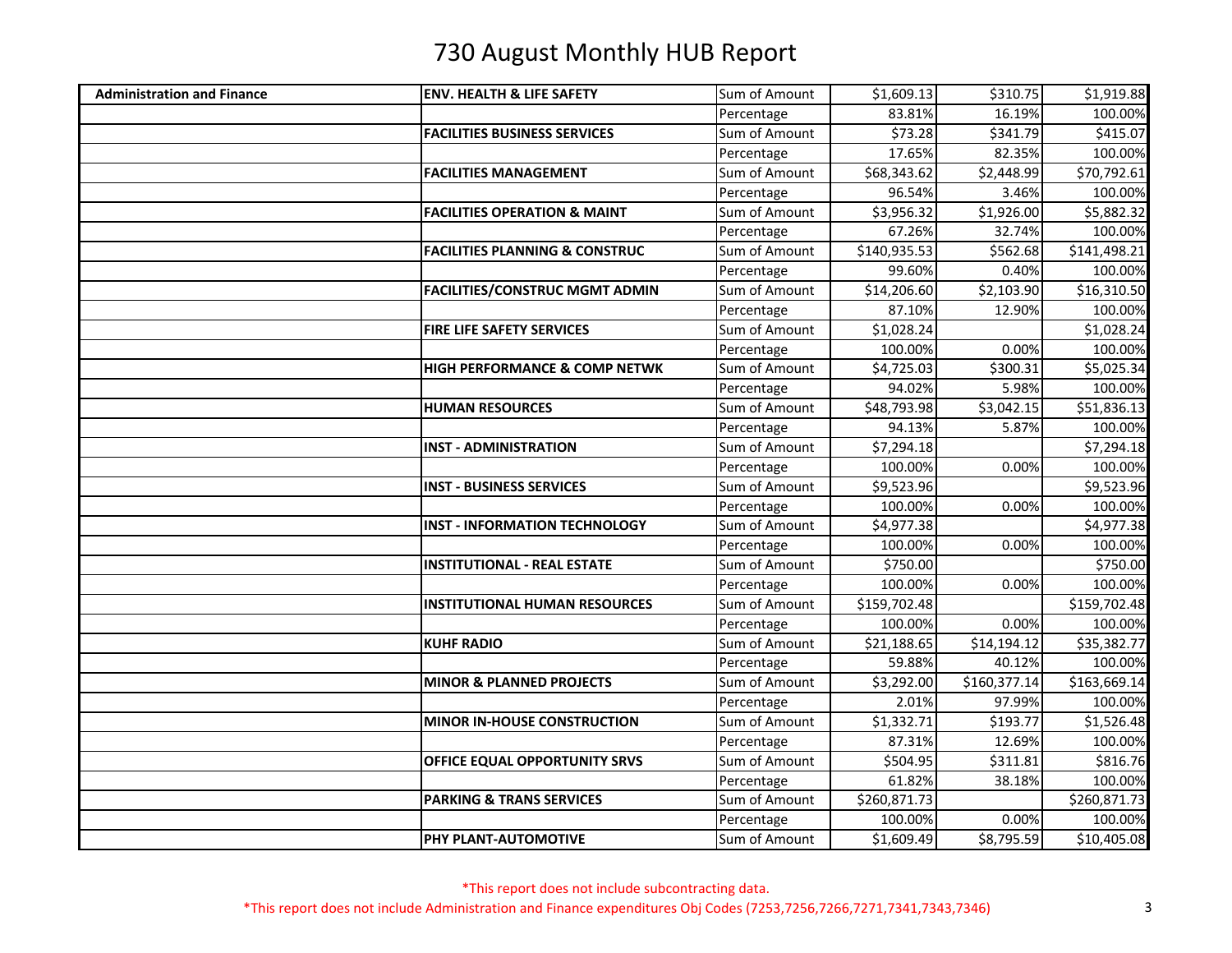| <b>Administration and Finance</b>               | PHY PLANT-AUTOMOTIVE                     | Percentage    | 15.47%                   | 84.53%         | 100.00%        |
|-------------------------------------------------|------------------------------------------|---------------|--------------------------|----------------|----------------|
|                                                 | PHY PLANT-GROUNDS MAINT                  | Sum of Amount | \$36,506.09              | \$282.61       | \$36,788.70    |
|                                                 |                                          | Percentage    | 99.23%                   | 0.77%          | 100.00%        |
|                                                 | <b>PHY PLANT-SOLID WASTE</b>             | Sum of Amount |                          | \$150.85       | \$150.85       |
|                                                 |                                          | Percentage    | 0.00%                    | 100.00%        | 100.00%        |
|                                                 | <b>PHYSICAL PLANT</b>                    | Sum of Amount | \$50,655.04              | \$479,223.39   | \$529,878.43   |
|                                                 |                                          | Percentage    | 9.56%                    | 90.44%         | 100.00%        |
|                                                 | <b>PLANNING</b>                          | Sum of Amount | \$1,799.96               | \$6,489.32     | \$8,289.28     |
|                                                 |                                          | Percentage    | 21.71%                   | 78.29%         | 100.00%        |
|                                                 | <b>POLICE</b>                            | Sum of Amount | \$8,028.53               | \$16,864.53    | \$24,893.06    |
|                                                 |                                          | Percentage    | 32.25%                   | 67.75%         | 100.00%        |
|                                                 | <b>POSTAL SERVICES OPERATIONS</b>        | Sum of Amount | \$2,528.22               |                | \$2,528.22     |
|                                                 |                                          | Percentage    | 100.00%                  | 0.00%          | 100.00%        |
|                                                 | PRINTING OPERATIONS                      | Sum of Amount | \$15,839.20              |                | \$15,839.20    |
|                                                 |                                          | Percentage    | 100.00%                  | 0.00%          | 100.00%        |
|                                                 | <b>PUBLIC ART</b>                        | Sum of Amount | \$4,098.23               | \$1,637.50     | \$5,735.73     |
|                                                 |                                          | Percentage    | 71.45%                   | 28.55%         | 100.00%        |
|                                                 | <b>REAL ESTATE SERVICES</b>              | Sum of Amount |                          | \$2,729.90     | \$2,729.90     |
|                                                 |                                          | Percentage    | 0.00%                    | 100.00%        | 100.00%        |
|                                                 | <b>RISK MANAGEMENT</b>                   | Sum of Amount | \$136.24                 | \$1,085.26     | \$1,221.50     |
|                                                 |                                          | Percentage    | 11.15%                   | 88.85%         | 100.00%        |
|                                                 | <b>SERVICE LEVEL AGREEMENT</b>           | Sum of Amount | \$49,464.17              |                | \$49,464.17    |
|                                                 |                                          | Percentage    | 100.00%                  | 0.00%          | 100.00%        |
|                                                 | <b>STUDENT BUSINESS SERVICES</b>         | Sum of Amount | \$18,588.39              | \$811.14       | \$19,399.53    |
|                                                 |                                          | Percentage    | 95.82%                   | 4.18%          | 100.00%        |
|                                                 | <b>TECHNOLOGY SERVICES &amp; SUPPORT</b> | Sum of Amount | \$57,232.48              | \$22,736.12    | \$79,968.60    |
|                                                 |                                          | Percentage    | 71.57%                   | 28.43%         | 100.00%        |
|                                                 | TV PUBLIC BROADCASTING                   | Sum of Amount | $\overline{$}112,520.59$ | \$12,563.75    | \$125,084.34   |
|                                                 |                                          | Percentage    | 89.96%                   | 10.04%         | 100.00%        |
|                                                 | <b>UIT BUSINESS SERVICES</b>             | Sum of Amount | \$6.99                   | \$923.54       | \$930.53       |
|                                                 |                                          | Percentage    | 0.75%                    | 99.25%         | 100.00%        |
|                                                 | <b>UIT SECURITY</b>                      | Sum of Amount | \$26,212.68              | \$166,056.33   | \$192,269.01   |
|                                                 |                                          | Percentage    | 13.63%                   | 86.37%         | 100.00%        |
|                                                 | <b>UNIV PROP SERV OPERATIONS</b>         | Sum of Amount | \$419,143.00             |                | \$419,143.00   |
|                                                 |                                          | Percentage    | 100.00%                  | 0.00%          | 100.00%        |
|                                                 | UNIVERSITY INFORMATION TECH              | Sum of Amount | \$1,279.28               | \$9,297.01     | \$10,576.29    |
|                                                 |                                          | Percentage    | 12.10%                   | 87.90%         | 100.00%        |
| <b>Administration and Finance Sum of Amount</b> |                                          |               | \$1,866,411.71           | \$1,230,079.08 | \$3,096,490.79 |
| <b>Administration and Finance Percentage</b>    |                                          |               | 60.28%                   | 39.72%         | 100.00%        |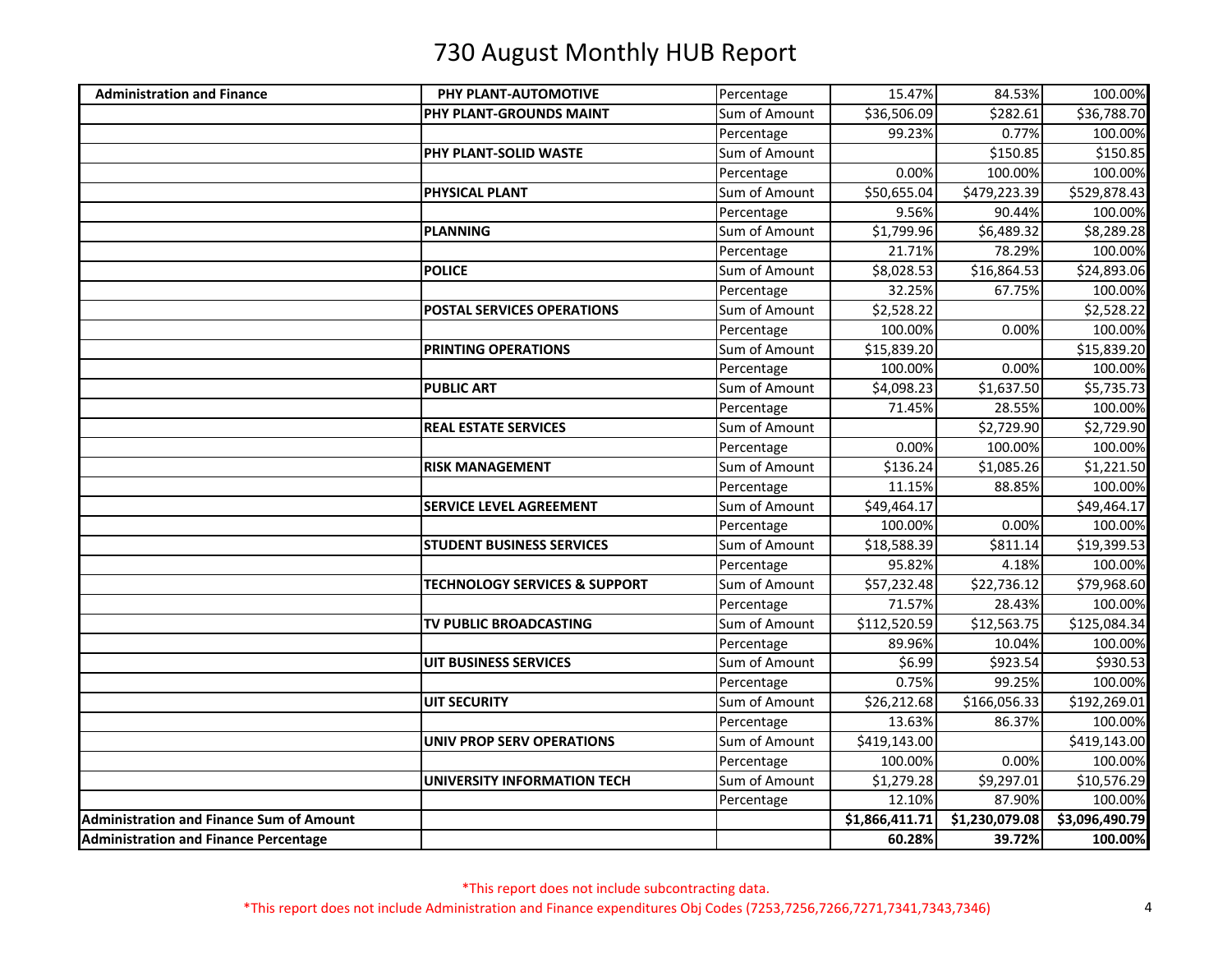| <b>Architecture</b>               | <b>COMMU DESIGN CNTR SUSAN ROGERS</b>    | Sum of Amount | \$945.00    |             | \$945.00    |
|-----------------------------------|------------------------------------------|---------------|-------------|-------------|-------------|
|                                   |                                          | Percentage    | 100.00%     | 0.00%       | 100.00%     |
|                                   | <b>DEAN, G D HINES ARCH &amp; DESIGN</b> | Sum of Amount | \$47,947.40 | \$22,018.87 | \$69,966.27 |
|                                   |                                          | Percentage    | 68.53%      | 31.47%      | 100.00%     |
|                                   | <b>GERALD D HINES ARCH &amp; DESIGN</b>  | Sum of Amount | \$4,457.99  |             | \$4,457.99  |
|                                   |                                          | Percentage    | 100.00%     | 0.00%       | 100.00%     |
| <b>Architecture Sum of Amount</b> |                                          |               | \$53,350.39 | \$22,018.87 | \$75,369.26 |
| <b>Architecture Percentage</b>    |                                          |               | 70.79%      | 29.21%      | 100.00%     |
| <b>Business Administration</b>    | <b>ACCOUNTANCY AND TAXATION</b>          | Sum of Amount | \$5,061.69  | \$6,279.85  | \$11,341.54 |
|                                   |                                          | Percentage    | 44.63%      | 55.37%      | 100.00%     |
|                                   | <b>ACCOUNTING CERTIFICATE PROGRAM</b>    | Sum of Amount | \$456.72    | \$561.18    | \$1,017.90  |
|                                   |                                          | Percentage    | 44.87%      | 55.13%      | 100.00%     |
|                                   | <b>BAUER CAREER SERVICES CTR</b>         | Sum of Amount | \$19,454.91 | \$3,243.75  | \$22,698.66 |
|                                   |                                          | Percentage    | 85.71%      | 14.29%      | 100.00%     |
|                                   | <b>BAUER COMMUNICATIONS</b>              | Sum of Amount | \$15.00     | \$2,151.31  | \$2,166.31  |
|                                   |                                          | Percentage    | 0.69%       | 99.31%      | 100.00%     |
|                                   | <b>BAUER DIVISION OF TECHNOLOGY</b>      | Sum of Amount | \$8,063.30  | \$520.00    | \$8,583.30  |
|                                   |                                          | Percentage    | 93.94%      | 6.06%       | 100.00%     |
|                                   | <b>BAUER EXTERNAL RELATIONS DEPT</b>     | Sum of Amount |             | \$22.10     | \$22.10     |
|                                   |                                          | Percentage    | 0.00%       | 100.00%     | 100.00%     |
|                                   | <b>BAUER GRADUATEPROFESSIONALPRGS</b>    | Sum of Amount | \$33,476.47 | \$294.45    | \$33,770.92 |
|                                   |                                          | Percentage    | 99.13%      | 0.87%       | 100.00%     |
|                                   | <b>DEAN'S OFFICE BAUER COLLEGE</b>       | Sum of Amount | \$57,384.94 | \$8,610.10  | \$65,995.04 |
|                                   |                                          | Percentage    | 86.95%      | 13.05%      | 100.00%     |
|                                   | <b>DECISION AND INFORMATION SCIEN</b>    | Sum of Amount | \$3,154.94  | \$5,428.95  | \$8,583.89  |
|                                   |                                          | Percentage    | 36.75%      | 63.25%      | 100.00%     |
|                                   | <b>EXECUTIVE DEGREE PROGRAMS</b>         | Sum of Amount | \$28,438.73 | \$70.07     | \$28,508.80 |
|                                   |                                          | Percentage    | 99.75%      | 0.25%       | 100.00%     |
|                                   | <b>FINANCE DEPARTMENT</b>                | Sum of Amount | \$119.22    | \$1,684.07  | \$1,803.29  |
|                                   |                                          | Percentage    | 6.61%       | 93.39%      | 100.00%     |
|                                   | <b>MANAGEMENT DEPARTMENT</b>             | Sum of Amount | \$877.20    | \$5,762.22  | \$6,639.42  |
|                                   |                                          | Percentage    | 13.21%      | 86.79%      | 100.00%     |
|                                   | <b>MARKETING DEPARTMENT</b>              | Sum of Amount | \$2,311.15  | \$293.01    | \$2,604.16  |
|                                   |                                          | Percentage    | 88.75%      | 11.25%      | 100.00%     |
|                                   | <b>SALES EXCELLENCE INSTITUTE</b>        | Sum of Amount | \$14,168.50 | \$755.64    | \$14,924.14 |
|                                   |                                          | Percentage    | 94.94%      | 5.06%       | 100.00%     |
|                                   | <b>SMALL BUSINESS DEV CENTER</b>         | Sum of Amount | \$50,281.96 | \$22,185.92 | \$72,467.88 |
|                                   |                                          | Percentage    | 69.39%      | 30.61%      | 100.00%     |
|                                   | <b>UNDERGRAD BUSINESS PROG</b>           | Sum of Amount | \$29,289.89 | \$9,634.13  | \$38,924.02 |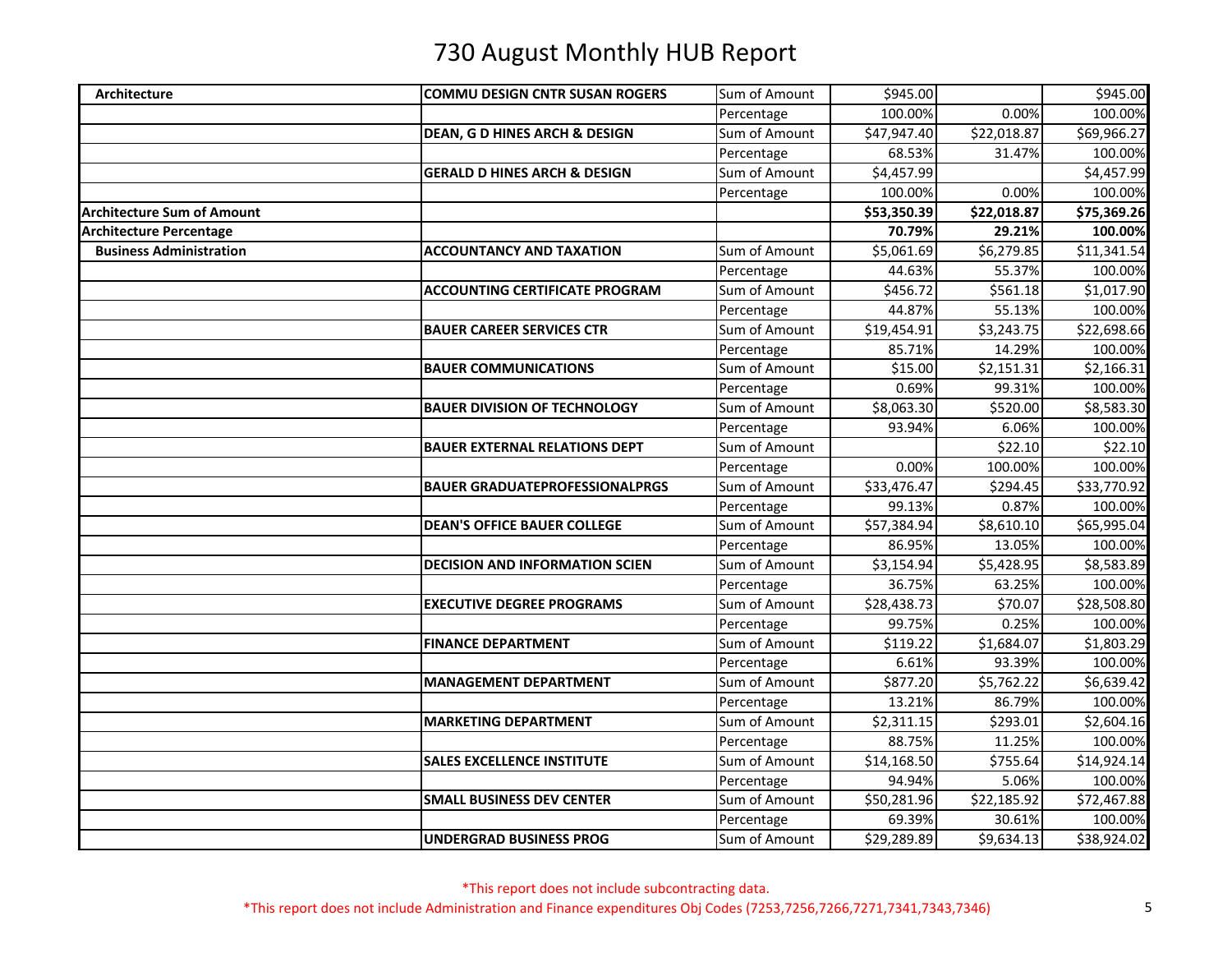| <b>Business Administration</b>               | <b>UNDERGRAD BUSINESS PROG</b>            | Percentage    | 75.25%         | 24.75%      | 100.00%        |
|----------------------------------------------|-------------------------------------------|---------------|----------------|-------------|----------------|
|                                              | <b>WOLFF CTR FOR ENTREPRENEURSHIP</b>     | Sum of Amount | \$1,582.71     | \$185.36    | \$1,768.07     |
|                                              |                                           | Percentage    | 89.52%         | 10.48%      | 100.00%        |
| <b>Business Administration Sum of Amount</b> |                                           |               | \$254,137.33   | \$67,682.11 | \$321,819.44   |
| <b>Business Administration Percentage</b>    |                                           |               | 78.97%         | 21.03%      | 100.00%        |
| <b>Chancellor/President</b>                  | <b>BASEBALL</b>                           | Sum of Amount | \$32,864.53    |             | \$32,864.53    |
|                                              |                                           | Percentage    | 100.00%        | 0.00%       | 100.00%        |
|                                              | <b>COMPLIANCE</b>                         | Sum of Amount | \$199.11       | \$294.70    | \$493.81       |
|                                              |                                           | Percentage    | 40.32%         | 59.68%      | 100.00%        |
|                                              | <b>FOOTBALL</b>                           | Sum of Amount | \$38,834.87    | \$8,157.53  | \$46,992.40    |
|                                              |                                           | Percentage    | 82.64%         | 17.36%      | 100.00%        |
|                                              | <b>INTERCOLLEGIATE ATHLETICS</b>          | Sum of Amount | \$1,177,453.16 | \$37,994.93 | \$1,215,448.09 |
|                                              |                                           | Percentage    | 96.87%         | 3.13%       | 100.00%        |
|                                              | <b>MEN'S BASKETBALL</b>                   | Sum of Amount | \$24,603.26    | \$1,305.55  | \$25,908.81    |
|                                              |                                           | Percentage    | 94.96%         | 5.04%       | 100.00%        |
|                                              | <b>MEN'S GOLF</b>                         | Sum of Amount | \$1,540.82     |             | \$1,540.82     |
|                                              |                                           | Percentage    | 100.00%        | 0.00%       | 100.00%        |
|                                              | <b>MEN'S TRACK AND FIELD</b>              | Sum of Amount | \$25,901.54    |             | \$25,901.54    |
|                                              |                                           | Percentage    | 100.00%        | 0.00%       | 100.00%        |
|                                              | <b>NEIGHBORHOOD &amp; STRATEGIC INITI</b> | Sum of Amount | \$316.75       | \$38.69     | \$355.44       |
|                                              |                                           | Percentage    | 89.11%         | 10.89%      | 100.00%        |
|                                              | OFF OF PROTOCOL SPECIAL EVENTS            | Sum of Amount | \$2,357.80     | \$379.21    | \$2,737.01     |
|                                              |                                           | Percentage    | 86.15%         | 13.85%      | 100.00%        |
|                                              | <b>PRESIDENT</b>                          | Sum of Amount | \$35.07        | \$2,200.00  | \$2,235.07     |
|                                              |                                           | Percentage    | 1.57%          | 98.43%      | 100.00%        |
|                                              | <b>STAFF COUNCIL</b>                      | Sum of Amount | \$2,681.34     | \$5,086.47  | \$7,767.81     |
|                                              |                                           | Percentage    | 34.52%         | 65.48%      | 100.00%        |
|                                              | UH ENERGY                                 | Sum of Amount | \$11,879.47    | \$1,011.70  | \$12,891.17    |
|                                              |                                           | Percentage    | 92.15%         | 7.85%       | 100.00%        |
|                                              | <b>WOMEN'S BASKETBALL</b>                 | Sum of Amount | \$6,636.05     | \$14.98     | \$6,651.03     |
|                                              |                                           | Percentage    | 99.77%         | 0.23%       | 100.00%        |
|                                              | <b>WOMEN'S GOLF</b>                       | Sum of Amount | \$669.47       |             | \$669.47       |
|                                              |                                           | Percentage    | 100.00%        | 0.00%       | 100.00%        |
|                                              | <b>WOMEN'S SOCCER</b>                     | Sum of Amount | \$10,552.39    | \$1,296.00  | \$11,848.39    |
|                                              |                                           | Percentage    | 89.06%         | 10.94%      | 100.00%        |
|                                              | <b>WOMEN'S SOFTBALL</b>                   | Sum of Amount | \$64,363.04    |             | \$64,363.04    |
|                                              |                                           | Percentage    | 100.00%        | 0.00%       | 100.00%        |
|                                              | <b>WOMEN'S SWIMMING &amp; DIVING</b>      | Sum of Amount | \$676.05       |             | \$676.05       |
|                                              |                                           | Percentage    | 100.00%        | 0.00%       | 100.00%        |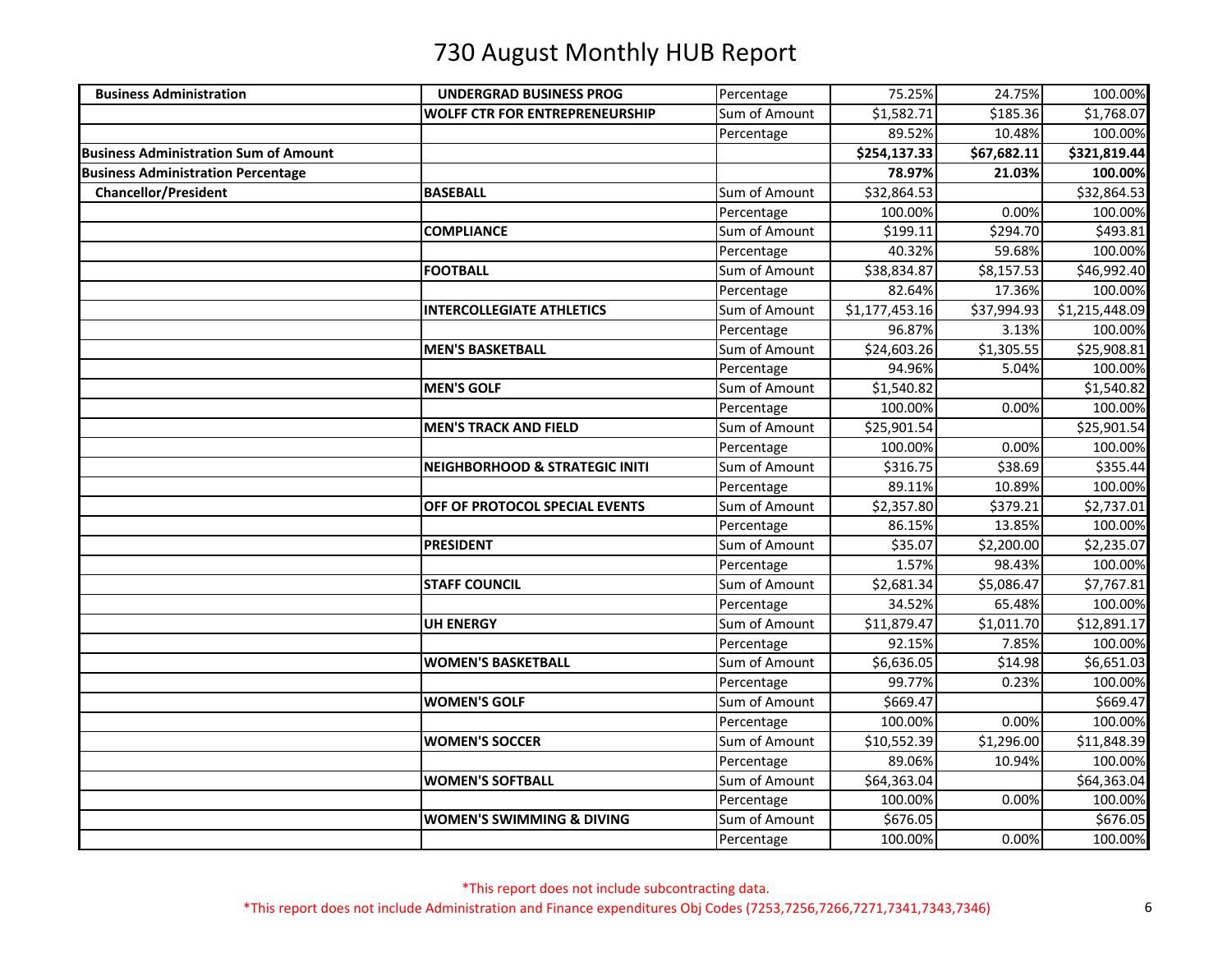| <b>Chancellor/President</b>               | <b>WOMEN'S VOLLEYBALL</b>                | Sum of Amount | \$8,195.55     |                        | \$8,195.55     |
|-------------------------------------------|------------------------------------------|---------------|----------------|------------------------|----------------|
|                                           |                                          | Percentage    | 100.00%        | 0.00%                  | 100.00%        |
| <b>Chancellor/President Sum of Amount</b> |                                          |               | \$1,409,760.27 | \$57,779.76            | \$1,467,540.03 |
| <b>Chancellor/President Percentage</b>    |                                          |               | 96.06%         | 3.94%                  | 100.00%        |
| <b>College of Medicine</b>                | <b>BEHAVIORAL &amp; SOCIAL SCIENCES</b>  | Sum of Amount | \$2,183.54     | \$438.88               | \$2,622.42     |
|                                           |                                          | Percentage    | 83.26%         | 16.74%                 | 100.00%        |
|                                           | <b>BIOMEDICAL SCIENCES</b>               | Sum of Amount | \$128.91       | \$246.83               | \$375.74       |
|                                           |                                          | Percentage    | 34.31%         | 65.69%                 | 100.00%        |
|                                           | <b>CLINICAL SCIENCES</b>                 | Sum of Amount | \$246.66       | \$777.99               | \$1,024.65     |
|                                           |                                          | Percentage    | 24.07%         | 75.93%                 | 100.00%        |
|                                           | <b>COMMUNITY HEALTH</b>                  | Sum of Amount | \$1,565.33     | \$913.46               | \$2,478.79     |
|                                           |                                          | Percentage    | 63.15%         | 36.85%                 | 100.00%        |
|                                           | <b>HEALTH SYST &amp; POPULATIONS SCI</b> | Sum of Amount | \$33,887.64    | \$86.56                | \$33,974.20    |
|                                           |                                          | Percentage    | 99.75%         | 0.25%                  | 100.00%        |
|                                           | HUMANA HEALTH SYSTEM SCI INST            | Sum of Amount | \$300.00       |                        | \$300.00       |
|                                           |                                          | Percentage    | 100.00%        | 0.00%                  | 100.00%        |
|                                           | <b>MEDICAL EDUCATION</b>                 | Sum of Amount | \$1,668.06     | \$2,952.80             | \$4,620.86     |
|                                           |                                          | Percentage    | 36.10%         | 63.90%                 | 100.00%        |
|                                           | OFFICE OF THE DEAN                       | Sum of Amount | \$143,218.52   | \$3,234.05             | \$146,452.57   |
|                                           |                                          | Percentage    | 97.79%         | 2.21%                  | 100.00%        |
|                                           | STU AFF ADMISSIONS & OUTREACH            | Sum of Amount | \$13,525.18    | $\overline{$}3,417.08$ | \$14,942.26    |
|                                           |                                          | Percentage    | 90.52%         | 9.48%                  | 100.00%        |
| <b>College of Medicine Sum of Amount</b>  |                                          |               | \$196,723.84   | \$10,067.65            | \$206,791.49   |
| <b>College of Medicine Percentage</b>     |                                          |               | 95.13%         | 4.87%                  | 100.00%        |
| <b>College of Nursing</b>                 | <b>DEANS OFFICE - COLLEG OF NURSI</b>    | Sum of Amount | \$19,917.68    | \$1,005.79             | \$20,923.47    |
|                                           |                                          | Percentage    | 95.19%         | 4.81%                  | 100.00%        |
| <b>College of Nursing Sum of Amount</b>   |                                          |               | \$19,917.68    | \$1,005.79             | \$20,923.47    |
| <b>College of Nursing Percentage</b>      |                                          |               | 95.19%         | 4.81%                  | 100.00%        |
| <b>College of the Arts</b>                | <b>ART</b>                               | Sum of Amount | \$10,189.01    | \$333.08               | \$10,522.09    |
|                                           |                                          | Percentage    | 96.83%         | 3.17%                  | 100.00%        |
|                                           | <b>BAND</b>                              | Sum of Amount | \$48,454.38    |                        | \$48,454.38    |
|                                           |                                          | Percentage    | 100.00%        | 0.00%                  | 100.00%        |
|                                           | <b>BLAFFER GALLERY</b>                   | Sum of Amount | \$4,439.94     |                        | \$4,439.94     |
|                                           |                                          | Percentage    | 100.00%        | 0.00%                  | 100.00%        |
|                                           | <b>CWMCA CENTER FOR THE ARTS</b>         | Sum of Amount | \$1,974.99     |                        | \$1,974.99     |
|                                           |                                          | Percentage    | 100.00%        | 0.00%                  | 100.00%        |
|                                           | DEAN OFFIC THE COLLEGE OF ARTS           | Sum of Amount | \$17,793.82    | \$1,144.28             | \$18,938.10    |
|                                           |                                          | Percentage    | 93.96%         | 6.04%                  | 100.00%        |
|                                           | <b>MUSIC</b>                             | Sum of Amount | \$93,751.23    | $\overline{$}1,119.75$ | \$94,870.98    |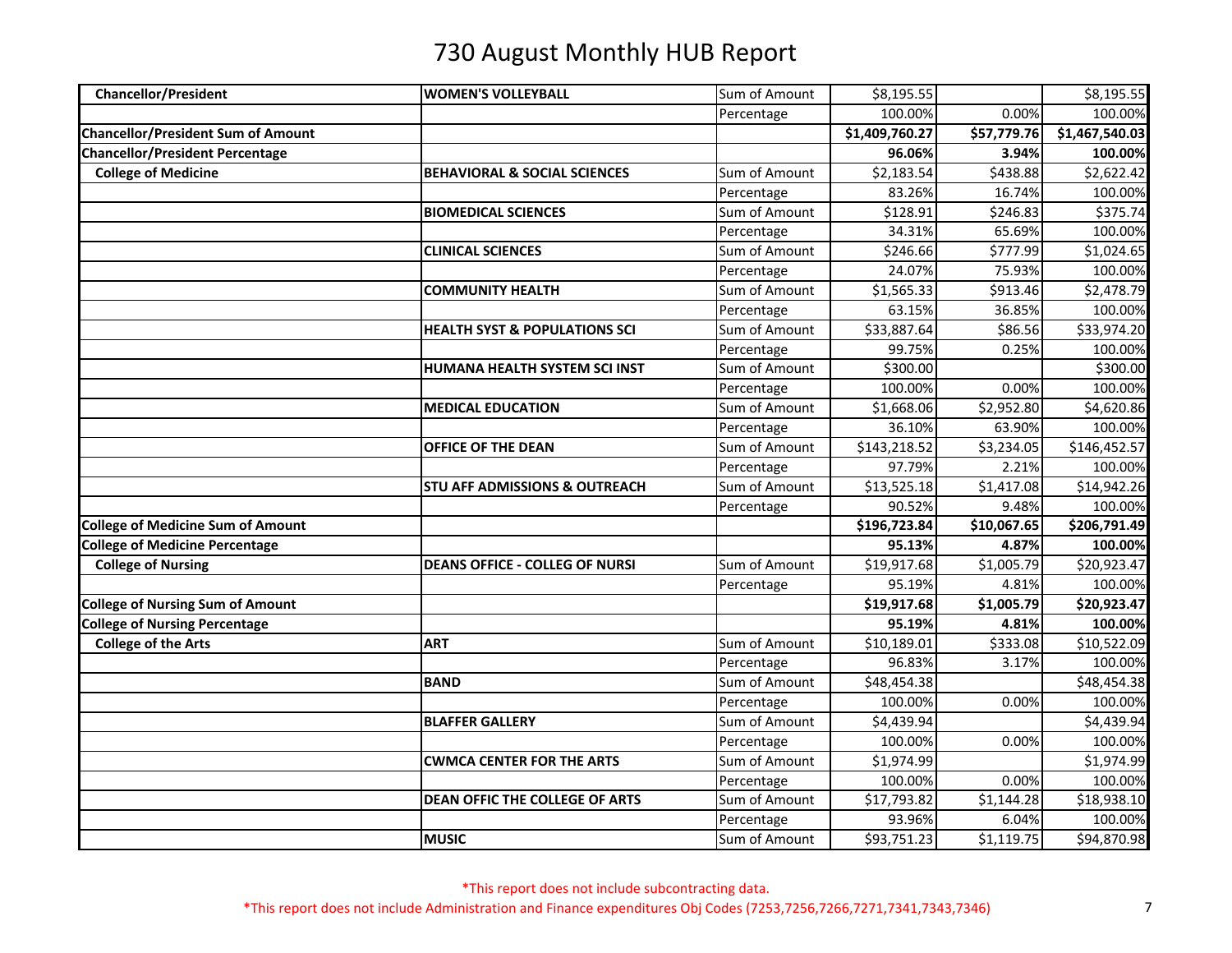| <b>College of the Arts</b>               | <b>MUSIC</b>                              | Percentage    | 98.82%       | 1.18%                  | 100.00%      |
|------------------------------------------|-------------------------------------------|---------------|--------------|------------------------|--------------|
|                                          | <b>THEATER</b>                            | Sum of Amount | \$5,254.42   |                        | \$5,254.42   |
|                                          |                                           | Percentage    | 100.00%      | 0.00%                  | 100.00%      |
| <b>College of the Arts Sum of Amount</b> |                                           |               | \$181,857.79 | \$2,597.11             | \$184,454.90 |
| <b>College of the Arts Percentage</b>    |                                           |               | 98.59%       | 1.41%                  | 100.00%      |
| <b>Education</b>                         | <b>ASIAN AMERICAN STUDIES</b>             | Sum of Amount | \$26.20      |                        | \$26.20      |
|                                          |                                           | Percentage    | 100.00%      | 0.00%                  | 100.00%      |
|                                          | <b>CENTER FOR INFO TECG IN ED.</b>        | Sum of Amount | \$640.02     |                        | \$640.02     |
|                                          |                                           | Percentage    | 100.00%      | 0.00%                  | 100.00%      |
|                                          | <b>CHARTER SCHOOL</b>                     | Sum of Amount | \$34.02      | \$3,033.14             | \$3,067.16   |
|                                          |                                           | Percentage    | 1.11%        | 98.89%                 | 100.00%      |
|                                          | <b>CURRICULUM AND INSTRUCTION</b>         | Sum of Amount | \$39,844.04  | \$1,260.65             | \$41,104.69  |
|                                          |                                           | Percentage    | 96.93%       | 3.07%                  | 100.00%      |
|                                          | <b>DEAN, EDUCATION</b>                    | Sum of Amount | \$41,374.40  | \$8,544.99             | \$49,919.39  |
|                                          |                                           | Percentage    | 82.88%       | 17.12%                 | 100.00%      |
|                                          | <b>ED LEADERSHIP &amp; POLICY STUDIES</b> | Sum of Amount | \$19,092.07  | \$2,810.86             | \$21,902.93  |
|                                          |                                           | Percentage    | 87.17%       | 12.83%                 | 100.00%      |
|                                          | PSYCH, HLTH & LEARNING SCIENCE            | Sum of Amount | \$23,744.13  | $\overline{$}3,240.28$ | \$26,984.41  |
|                                          |                                           | Percentage    | 87.99%       | 12.01%                 | 100.00%      |
| <b>Education Sum of Amount</b>           |                                           |               | \$124,754.88 | \$18,889.92            | \$143,644.80 |
| <b>Education Percentage</b>              |                                           |               | 86.85%       | 13.15%                 | 100.00%      |
| <b>Engineering</b>                       | <b>BIOMEDICAL ENGINEERING</b>             | Sum of Amount | \$160,388.31 | \$1,007.57             | \$161,395.88 |
|                                          |                                           | Percentage    | 99.38%       | 0.62%                  | 100.00%      |
|                                          | <b>CHEMICAL ENGINEERING</b>               | Sum of Amount | \$111,440.38 | \$1,019.16             | \$112,459.54 |
|                                          |                                           | Percentage    | 99.09%       | 0.91%                  | 100.00%      |
|                                          | <b>CIVIL ENGINEERING</b>                  | Sum of Amount | \$20,392.19  | \$1,029.06             | \$21,421.25  |
|                                          |                                           | Percentage    | 95.20%       | 4.80%                  | 100.00%      |
|                                          | <b>COMPOSITE ENGR APPLICATIONS CT</b>     | Sum of Amount | \$12.16      | \$54.08                | \$66.24      |
|                                          |                                           | Percentage    | 18.36%       | 81.64%                 | 100.00%      |
|                                          | <b>DEAN, ENGINEERING</b>                  | Sum of Amount | \$64,582.23  | \$33,730.61            | \$98,312.84  |
|                                          |                                           | Percentage    | 65.69%       | 34.31%                 | 100.00%      |
|                                          | <b>ELECTRICAL ENGINEERING</b>             | Sum of Amount | \$125,754.63 | \$5,318.35             | \$131,072.98 |
|                                          |                                           | Percentage    | 95.94%       | 4.06%                  | 100.00%      |
|                                          | <b>ENGr UNDERGRADUATE PROGRAMS</b>        | Sum of Amount | \$1,324.00   | \$686.72               | \$2,010.72   |
|                                          |                                           | Percentage    | 65.85%       | 34.15%                 | 100.00%      |
|                                          | <b>INDUSTRIAL ENGINEERING</b>             | Sum of Amount | \$399.00     |                        | \$399.00     |
|                                          |                                           | Percentage    | 100.00%      | 0.00%                  | 100.00%      |
|                                          | <b>INTEGRATED BIO &amp; NANO SYSTEM</b>   | Sum of Amount | \$9,190.72   |                        | \$9,190.72   |
|                                          |                                           | Percentage    | 100.00%      | 0.00%                  | 100.00%      |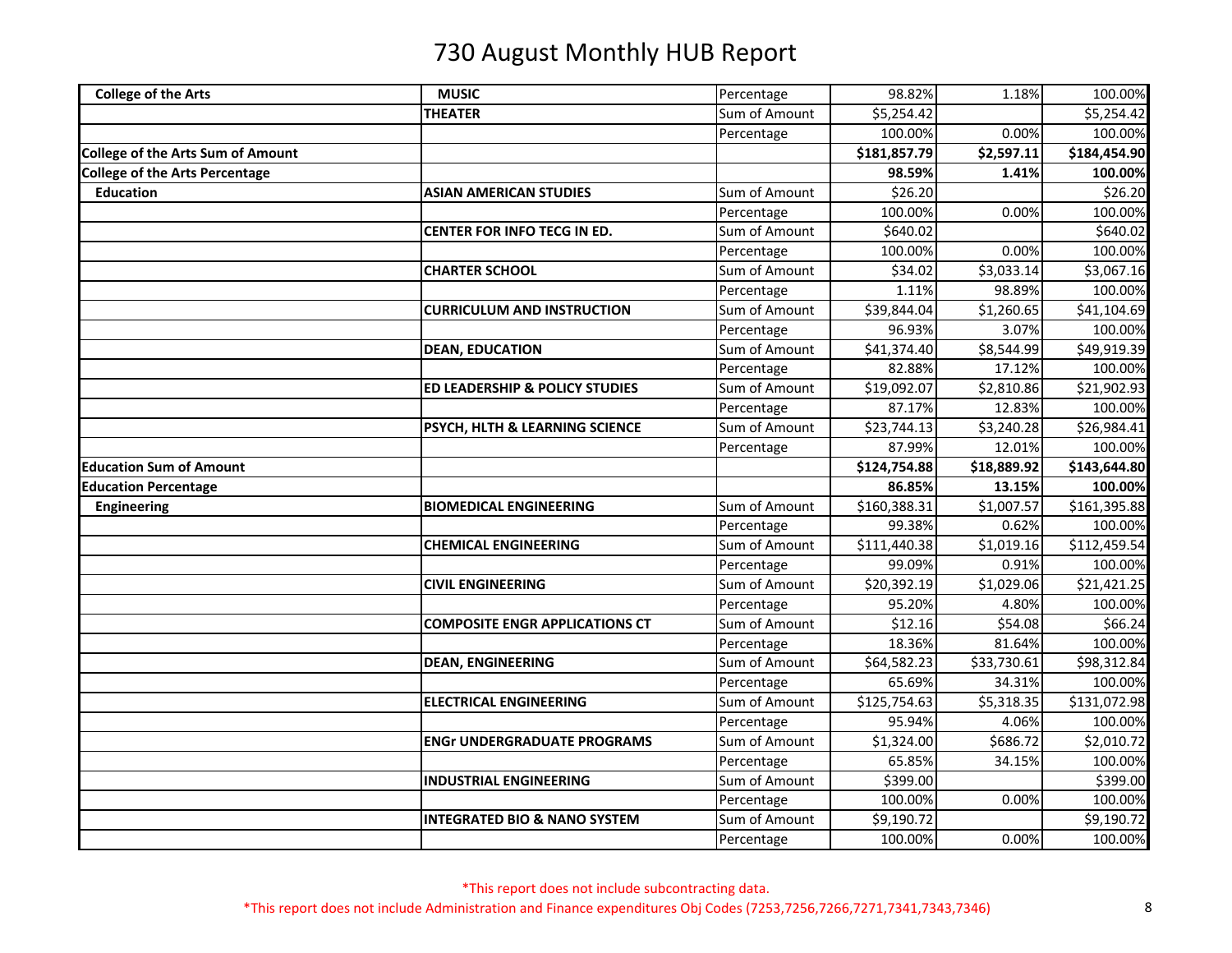| <b>Engineering</b>                                   | <b>MECHANICAL ENGINEERING</b>             | Sum of Amount | \$40,582.32  | \$3,712.67  | \$44,294.99  |
|------------------------------------------------------|-------------------------------------------|---------------|--------------|-------------|--------------|
|                                                      |                                           | Percentage    | 91.62%       | 8.38%       | 100.00%      |
|                                                      | <b>NAT'L AIRBORNE LASER MAP</b>           | Sum of Amount | \$67,233.85  |             | \$67,233.85  |
|                                                      |                                           | Percentage    | 100.00%      | 0.00%       | 100.00%      |
|                                                      | PETROLEUM ENGINEERING                     | Sum of Amount | \$113,529.94 | \$149.12    | \$113,679.06 |
|                                                      |                                           | Percentage    | 99.87%       | 0.13%       | 100.00%      |
| <b>Engineering Sum of Amount</b>                     |                                           |               | \$714,829.73 | \$46,707.34 | \$761,537.07 |
| <b>Engineering Percentage</b>                        |                                           |               | 93.87%       | 6.13%       | 100.00%      |
| <b>Graduate College of Social Work</b>               | <b>ADMISSIONS</b>                         | Sum of Amount | \$1,461.46   |             | \$1,461.46   |
|                                                      |                                           | Percentage    | 100.00%      | 0.00%       | 100.00%      |
|                                                      | <b>AMERICAN HUMANICS</b>                  | Sum of Amount |              | \$58.79     | \$58.79      |
|                                                      |                                           | Percentage    | 0.00%        | 100.00%     | 100.00%      |
|                                                      | <b>CHILD &amp; FAMILY CENTER</b>          | Sum of Amount | \$636.77     |             | \$636.77     |
|                                                      |                                           | Percentage    | 100.00%      | 0.00%       | 100.00%      |
|                                                      | <b>CTR DRUG &amp; SOCIAL POLICY RESRC</b> | Sum of Amount | \$31,594.01  |             | \$31,594.01  |
|                                                      |                                           | Percentage    | 100.00%      | 0.00%       | 100.00%      |
|                                                      | <b>DEAN, SOCIAL WORK</b>                  | Sum of Amount | \$20,476.00  | \$285.19    | \$20,761.19  |
|                                                      |                                           | Percentage    | 98.63%       | 1.37%       | 100.00%      |
|                                                      | <b>GCSW RESEARCH CENTER SUPPORT</b>       | Sum of Amount | \$1,075.76   |             | \$1,075.76   |
|                                                      |                                           | Percentage    | 100.00%      | 0.00%       | 100.00%      |
|                                                      | <b>GCSW-INFORMATION TECHNOLOGY</b>        | Sum of Amount | \$267.14     |             | \$267.14     |
|                                                      |                                           | Percentage    | 100.00%      | 0.00%       | 100.00%      |
|                                                      | LATINA MATERNAL & FAMILY HLTH             | Sum of Amount | \$56,001.51  | \$2,395.77  | \$58,397.28  |
|                                                      |                                           | Percentage    | 95.90%       | 4.10%       | 100.00%      |
| <b>Graduate College of Social Work Sum of Amount</b> |                                           |               | \$111,512.65 | \$2,739.75  | \$114,252.40 |
| <b>Graduate College of Social Work Percentage</b>    |                                           |               | 97.60%       | 2.40%       | 100.00%      |
| <b>Honors College</b>                                | <b>DEAN, HONORS COLLEGE</b>               | Sum of Amount | \$1,665.16   |             | \$1,665.16   |
|                                                      |                                           | Percentage    | 100.00%      | 0.00%       | 100.00%      |
|                                                      | <b>FORENSICS PROGRAM</b>                  | Sum of Amount | \$50.00      |             | \$50.00      |
|                                                      |                                           | Percentage    | 100.00%      | 0.00%       | 100.00%      |
|                                                      | OFFICE OF UNDERGRAD RESEARCH              | Sum of Amount | \$853.16     |             | \$853.16     |
|                                                      |                                           | Percentage    | 100.00%      | 0.00%       | 100.00%      |
| <b>Honors College Sum of Amount</b>                  |                                           |               | \$2,568.32   |             | \$2,568.32   |
| <b>Honors College Percentage</b>                     |                                           |               | 100.00%      | 0.00%       | 100.00%      |
| <b>Hotel and Restaurant Management</b>               | <b>DEAN, HOTEL &amp; RESTAURANT MANAG</b> | Sum of Amount | \$428.88     | \$64.18     | \$493.06     |
|                                                      |                                           | Percentage    | 86.98%       | 13.02%      | 100.00%      |
|                                                      | <b>HOTEL AND RESTAURANT MANAGEMEN</b>     | Sum of Amount | \$115,482.20 | \$5,751.36  | \$121,233.56 |
|                                                      |                                           | Percentage    | 95.26%       | 4.74%       | 100.00%      |
| <b>Hotel and Restaurant Management Sum of Amount</b> |                                           |               | \$115,911.08 | \$5,815.54  | \$121,726.62 |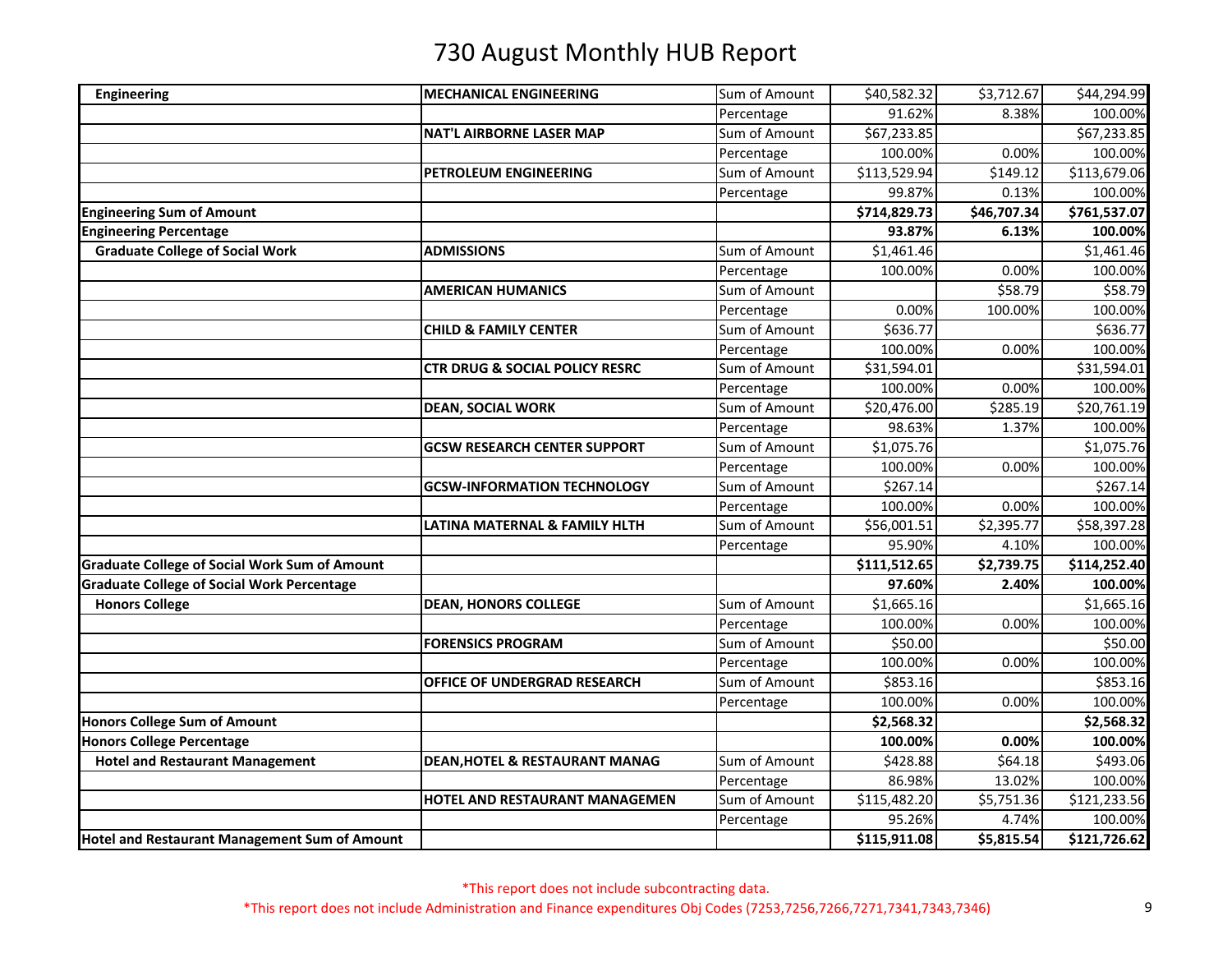| <b>Hotel and Restaurant Management Percentage</b> |                                   |               | 95.22%       | 4.78%                  | 100.00%      |
|---------------------------------------------------|-----------------------------------|---------------|--------------|------------------------|--------------|
| <b>Law Center</b>                                 | <b>ALUMNI RELATIONS, LAW</b>      | Sum of Amount | \$311.07     | \$593.33               | \$904.40     |
|                                                   |                                   | Percentage    | 34.40%       | 65.60%                 | 100.00%      |
|                                                   | <b>BLAKELEY INSTITUTE</b>         | Sum of Amount |              | \$225.44               | \$225.44     |
|                                                   |                                   | Percentage    | 0.00%        | 100.00%                | 100.00%      |
|                                                   | <b>BUSINESS SERVICES, LAW</b>     | Sum of Amount | \$3,601.75   | \$1,904.69             | \$5,506.44   |
|                                                   |                                   | Percentage    | 65.41%       | 34.59%                 | 100.00%      |
|                                                   | <b>CAREER SERVICES, LAW</b>       | Sum of Amount | \$12,947.62  | \$1,952.59             | \$14,900.21  |
|                                                   |                                   | Percentage    | 86.90%       | 13.10%                 | 100.00%      |
|                                                   | <b>CENTER PROGRAMS, LAW</b>       | Sum of Amount | \$8.84       |                        | \$8.84       |
|                                                   |                                   | Percentage    | 100.00%      | 0.00%                  | 100.00%      |
|                                                   | <b>DEAN, LAW</b>                  | Sum of Amount | \$28,063.33  | \$123.47               | \$28,186.80  |
|                                                   |                                   | Percentage    | 99.56%       | 0.44%                  | 100.00%      |
|                                                   | <b>FACULTY SUPPORT LAW</b>        | Sum of Amount | \$4,024.11   | \$1,376.44             | \$5,400.55   |
|                                                   |                                   | Percentage    | 74.51%       | 25.49%                 | 100.00%      |
|                                                   | <b>LAW</b>                        | Sum of Amount | \$34.84      |                        | \$34.84      |
|                                                   |                                   | Percentage    | 100.00%      | 0.00%                  | 100.00%      |
|                                                   | <b>LAW INFORMATION TECHNOLOGY</b> | Sum of Amount | \$29,336.79  | $\overline{$}1,070.00$ | \$30,406.79  |
|                                                   |                                   | Percentage    | 96.48%       | 3.52%                  | 100.00%      |
|                                                   | <b>LAW LIBRARY</b>                | Sum of Amount | \$265,721.71 | \$125.84               | \$265,847.55 |
|                                                   |                                   | Percentage    | 99.95%       | 0.05%                  | 100.00%      |
|                                                   | LEGAL AID CLINIC, LAW             | Sum of Amount | \$72.80      | \$2,410.48             | \$2,483.28   |
|                                                   |                                   | Percentage    | 2.93%        | 97.07%                 | 100.00%      |
|                                                   | PUBLIC RELS & MARKETING, LAW      | Sum of Amount | \$33,942.62  | \$51.99                | \$33,994.61  |
|                                                   |                                   | Percentage    | 99.85%       | 0.15%                  | 100.00%      |
|                                                   | <b>STUDENT SERVICES, LAW</b>      | Sum of Amount | \$10,661.01  | \$1,628.27             | \$12,289.28  |
|                                                   |                                   | Percentage    | 86.75%       | 13.25%                 | 100.00%      |
| Law Center Sum of Amount                          |                                   |               | \$388,726.49 | \$11,462.54            | \$400,189.03 |
| Law Center Percentage                             |                                   |               | 97.14%       | 2.86%                  | 100.00%      |
| <b>Liberal Arts and Social Sciences</b>           | <b>AEROSPACE STUDIES</b>          | Sum of Amount | \$88.24      | \$3,430.72             | \$3,518.96   |
|                                                   |                                   | Percentage    | 2.51%        | 97.49%                 | 100.00%      |
|                                                   | <b>AFRICAN-AMERICAN STUDIES</b>   | Sum of Amount | \$71.03      |                        | \$71.03      |
|                                                   |                                   | Percentage    | 100.00%      | 0.00%                  | 100.00%      |
|                                                   | <b>ARTE PUBLICO</b>               | Sum of Amount | \$108,889.82 | \$2,711.47             | \$111,601.29 |
|                                                   |                                   | Percentage    | 97.57%       | 2.43%                  | 100.00%      |
|                                                   | <b>CENTER FOR PUBLIC HISTORY</b>  | Sum of Amount | \$369.38     | \$104.45               | \$473.83     |
|                                                   |                                   | Percentage    | 77.96%       | 22.04%                 | 100.00%      |
|                                                   | <b>COMMUNICATION</b>              | Sum of Amount | \$6,463.48   | \$929.10               | \$7,392.58   |
|                                                   |                                   | Percentage    | 87.43%       | 12.57%                 | 100.00%      |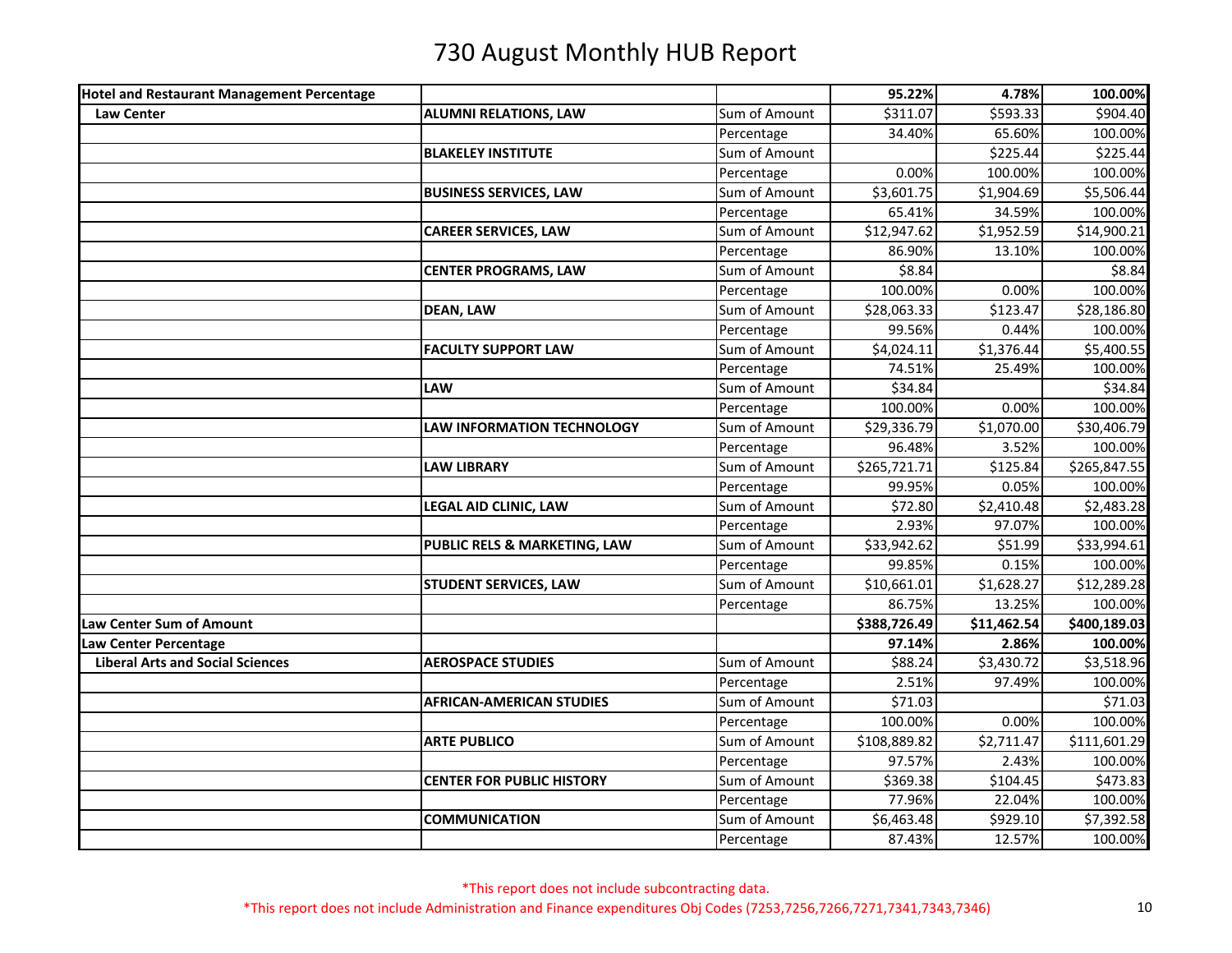| <b>Liberal Arts and Social Sciences</b>               | <b>COMMUNICATIONS DISORDERS</b>         | Sum of Amount | \$18,658.19    | \$1,976.15  | \$20,634.34    |
|-------------------------------------------------------|-----------------------------------------|---------------|----------------|-------------|----------------|
|                                                       |                                         | Percentage    | 90.42%         | 9.58%       | 100.00%        |
|                                                       | <b>COMPARATIVE CULTURAL STUDIES</b>     | Sum of Amount | \$3,769.68     | \$717.55    | \$4,487.23     |
|                                                       |                                         | Percentage    | 84.01%         | 15.99%      | 100.00%        |
|                                                       | <b>DEAN, LIBERAL ARTS &amp; SOC SCI</b> | Sum of Amount | \$80,289.93    | \$2,900.69  | \$83,190.62    |
|                                                       |                                         | Percentage    | 96.51%         | 3.49%       | 100.00%        |
|                                                       | <b>ECONOMICS</b>                        | Sum of Amount | \$1,884.59     | \$739.40    | \$2,623.99     |
|                                                       |                                         | Percentage    | 71.82%         | 28.18%      | 100.00%        |
|                                                       | <b>ENGLISH</b>                          | Sum of Amount | \$3,268.64     | \$6,761.37  | \$10,030.01    |
|                                                       |                                         | Percentage    | 32.59%         | 67.41%      | 100.00%        |
|                                                       | <b>HEALTH AND HUMAN PERFORMANCE</b>     | Sum of Amount | \$120,119.15   | \$1,950.00  | \$122,069.15   |
|                                                       |                                         | Percentage    | 98.40%         | 1.60%       | 100.00%        |
|                                                       | <b>HISPANIC STUDIES</b>                 | Sum of Amount | \$6,469.89     | \$12,000.00 | \$18,469.89    |
|                                                       |                                         | Percentage    | 35.03%         | 64.97%      | 100.00%        |
|                                                       | <b>HISTORY</b>                          | Sum of Amount | \$2,918.60     | \$2,814.80  | \$5,733.40     |
|                                                       |                                         | Percentage    | 50.91%         | 49.09%      | 100.00%        |
|                                                       | <b>MEXICAN-AMERICAN STUDIES</b>         | Sum of Amount | \$11,065.24    | \$429.11    | \$11,494.35    |
|                                                       |                                         | Percentage    | 96.27%         | 3.73%       | 100.00%        |
|                                                       | MODERN AND CLASSICAL LANGUAGES          | Sum of Amount | \$13,990.05    | \$1,886.34  | \$15,876.39    |
|                                                       |                                         | Percentage    | 88.12%         | 11.88%      | 100.00%        |
|                                                       | POLITICAL SCIENCE                       | Sum of Amount | \$13,993.27    | \$64.68     | \$14,057.95    |
|                                                       |                                         | Percentage    | 99.54%         | 0.46%       | 100.00%        |
|                                                       | <b>PSYCHOLOGY</b>                       | Sum of Amount | \$34,851.80    | \$261.48    | \$35,113.28    |
|                                                       |                                         | Percentage    | 99.26%         | 0.74%       | 100.00%        |
|                                                       | PUBLIC ADMINISTRATION PROGRAM           | Sum of Amount | \$244.50       |             | \$244.50       |
|                                                       |                                         | Percentage    | 100.00%        | 0.00%       | 100.00%        |
|                                                       | <b>SOCIOLOGY</b>                        | Sum of Amount | \$590.66       | \$296.03    | \$886.69       |
|                                                       |                                         | Percentage    | 66.61%         | 33.39%      | 100.00%        |
|                                                       | <b>WOMEN'S STUDIES PROGRAM</b>          | Sum of Amount | \$77.05        |             | \$77.05        |
|                                                       |                                         | Percentage    | 100.00%        | 0.00%       | 100.00%        |
| <b>Liberal Arts and Social Sciences Sum of Amount</b> |                                         |               | \$428,073.19   | \$39,973.34 | \$468,046.53   |
| <b>Liberal Arts and Social Sciences Percentage</b>    |                                         |               | 91.46%         | 8.54%       | 100.00%        |
| Library                                               | <b>UNIVERSITY LIBRARIES</b>             | Sum of Amount | \$5,257,925.78 | \$2,459.12  | \$5,260,384.90 |
|                                                       |                                         | Percentage    | 99.95%         | 0.05%       | 100.00%        |
| Library Sum of Amount                                 |                                         |               | \$5,257,925.78 | \$2,459.12  | \$5,260,384.90 |
| Library Percentage                                    |                                         |               | 99.95%         | 0.05%       | 100.00%        |
| <b>Natural Science and Mathematics</b>                | <b>BIOLOGY &amp; BIOCHEMISTRY</b>       | Sum of Amount | \$135,948.98   | \$7,415.09  | \$143,364.07   |
|                                                       |                                         | Percentage    | 94.83%         | 5.17%       | 100.00%        |
|                                                       | <b>CHEMISTRY</b>                        | Sum of Amount | \$293,590.49   | \$15,882.22 | \$309,472.71   |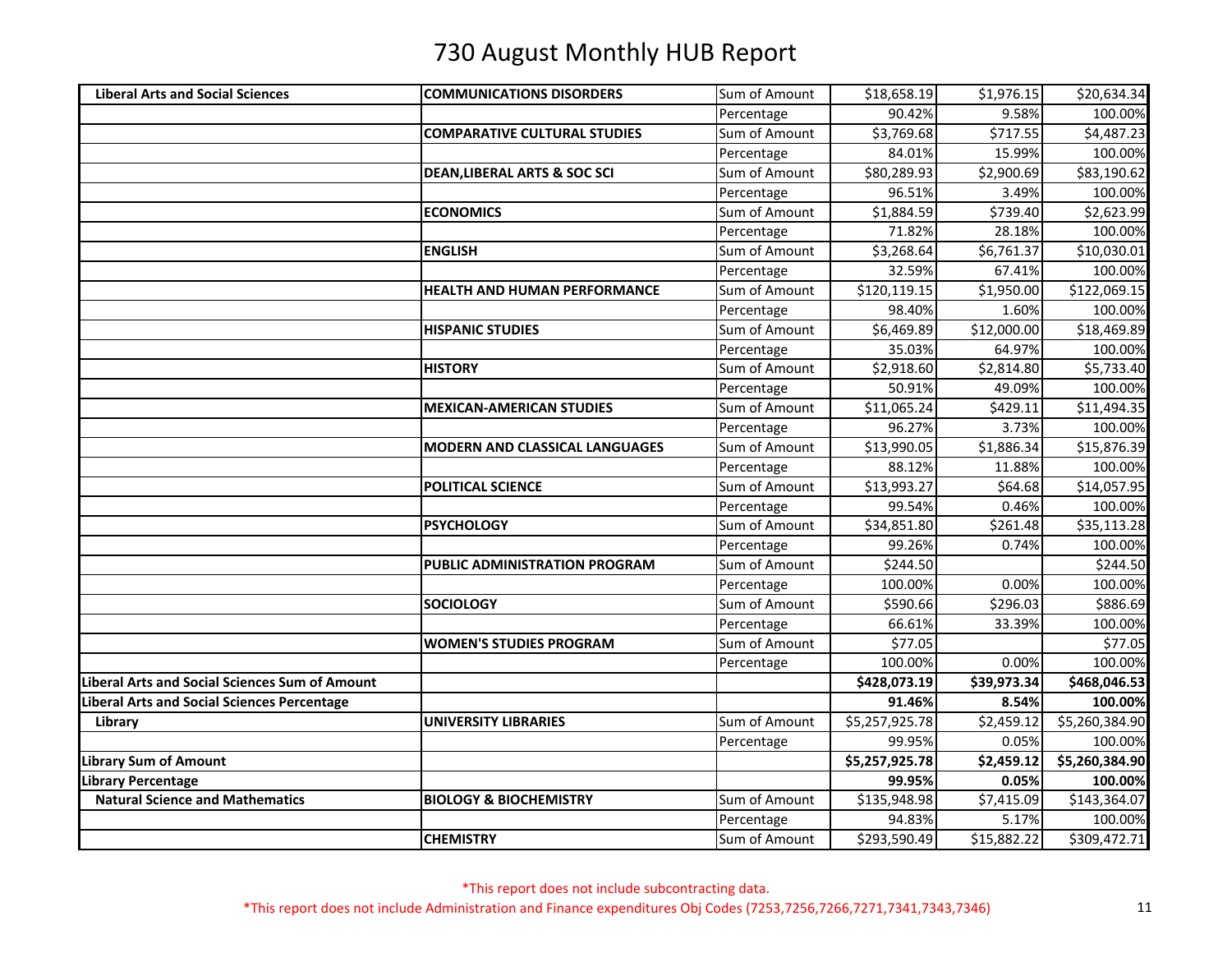| <b>Natural Science and Mathematics</b>               | <b>CHEMISTRY</b>                         | Percentage    | 94.87%       | 5.13%       | 100.00%      |
|------------------------------------------------------|------------------------------------------|---------------|--------------|-------------|--------------|
|                                                      | <b>COMPUTER SCIENCE</b>                  | Sum of Amount | \$32,088.22  | \$335.09    | \$32,423.31  |
|                                                      |                                          | Percentage    | 98.97%       | 1.03%       | 100.00%      |
|                                                      | <b>CTR FOR NUCLEAR REC&amp;CELL SIGN</b> | Sum of Amount | \$67,085.00  | \$1,299.44  | \$68,384.44  |
|                                                      |                                          | Percentage    | 98.10%       | 1.90%       | 100.00%      |
|                                                      | <b>DEAN, NATURAL SCIENCE &amp; MATHE</b> | Sum of Amount | \$45,521.58  | \$334.19    | \$45,855.77  |
|                                                      |                                          | Percentage    | 99.27%       | 0.73%       | 100.00%      |
|                                                      | <b>EARTH &amp; ATMOSPHERIC SCIENCES</b>  | Sum of Amount | \$107,921.82 | \$4,678.42  | \$112,600.24 |
|                                                      |                                          | Percentage    | 95.85%       | 4.15%       | 100.00%      |
|                                                      | <b>HOUSTON COASTAL CENTER</b>            | Sum of Amount | \$3,583.04   |             | \$3,583.04   |
|                                                      |                                          | Percentage    | 100.00%      | 0.00%       | 100.00%      |
|                                                      | INSTITUTE FOR CLIMATE/ATMO SCI           | Sum of Amount | \$3,895.62   |             | \$3,895.62   |
|                                                      |                                          | Percentage    | 100.00%      | 0.00%       | 100.00%      |
|                                                      | <b>MATHEMATICS</b>                       | Sum of Amount | \$79,488.95  | \$6,673.69  | \$86,162.64  |
|                                                      |                                          | Percentage    | 92.25%       | 7.75%       | 100.00%      |
|                                                      | <b>PHYSICS</b>                           | Sum of Amount | \$21,935.31  | \$1,280.00  | \$23,215.31  |
|                                                      |                                          | Percentage    | 94.49%       | 5.51%       | 100.00%      |
| <b>Natural Science and Mathematics Sum of Amount</b> |                                          |               | \$791,059.01 | \$37,898.14 | \$828,957.15 |
| <b>Natural Science and Mathematics Percentage</b>    |                                          |               | 95.43%       | 4.57%       | 100.00%      |
| <b>Optometry</b>                                     | <b>DEAN, OPTOMETRY</b>                   | Sum of Amount | \$212,958.74 | \$810.03    | \$213,768.77 |
|                                                      |                                          | Percentage    | 99.62%       | 0.38%       | 100.00%      |
|                                                      | <b>OPT VISION SCIENCES</b>               | Sum of Amount | \$37,477.93  |             | \$37,477.93  |
|                                                      |                                          | Percentage    | 100.00%      | 0.00%       | 100.00%      |
|                                                      | <b>OPTOMETRY CLINIC</b>                  | Sum of Amount | \$186,785.17 | \$2,942.21  | \$189,727.38 |
|                                                      |                                          | Percentage    | 98.45%       | 1.55%       | 100.00%      |
| <b>Optometry Sum of Amount</b>                       |                                          |               | \$437,221.84 | \$3,752.24  | \$440,974.08 |
| <b>Optometry Percentage</b>                          |                                          |               | 99.15%       | 0.85%       | 100.00%      |
| Pharmacy                                             | <b>DEAN, PHARMACY</b>                    | Sum of Amount | \$12,655.02  | \$805.80    | \$13,460.82  |
|                                                      |                                          | Percentage    | 94.01%       | 5.99%       | 100.00%      |
|                                                      | <b>EXPERIENTIAL PROGRAMS</b>             | Sum of Amount | \$34,800.00  | \$596.04    | \$35,396.04  |
|                                                      |                                          | Percentage    | 98.32%       | 1.68%       | 100.00%      |
|                                                      | <b>INSTITUTE FOR DRUG EDUCATION</b>      | Sum of Amount | \$228.00     |             | \$228.00     |
|                                                      |                                          | Percentage    | 100.00%      | 0.00%       | 100.00%      |
|                                                      | PHAR HEALTH OUTCOMES & POLICY            | Sum of Amount | \$24,880.38  | \$1,218.96  | \$26,099.34  |
|                                                      |                                          | Percentage    | 95.33%       | 4.67%       | 100.00%      |
|                                                      | PHARM PRAC & TRANS RESEARCH              | Sum of Amount | \$40,494.57  | \$5,150.42  | \$45,644.99  |
|                                                      |                                          | Percentage    | 88.72%       | 11.28%      | 100.00%      |
|                                                      | PHARMACOLOGICAL & PHARMACEUTIC           | Sum of Amount | \$186,587.83 | \$364.17    | \$186,952.00 |
|                                                      |                                          | Percentage    | 99.81%       | 0.19%       | 100.00%      |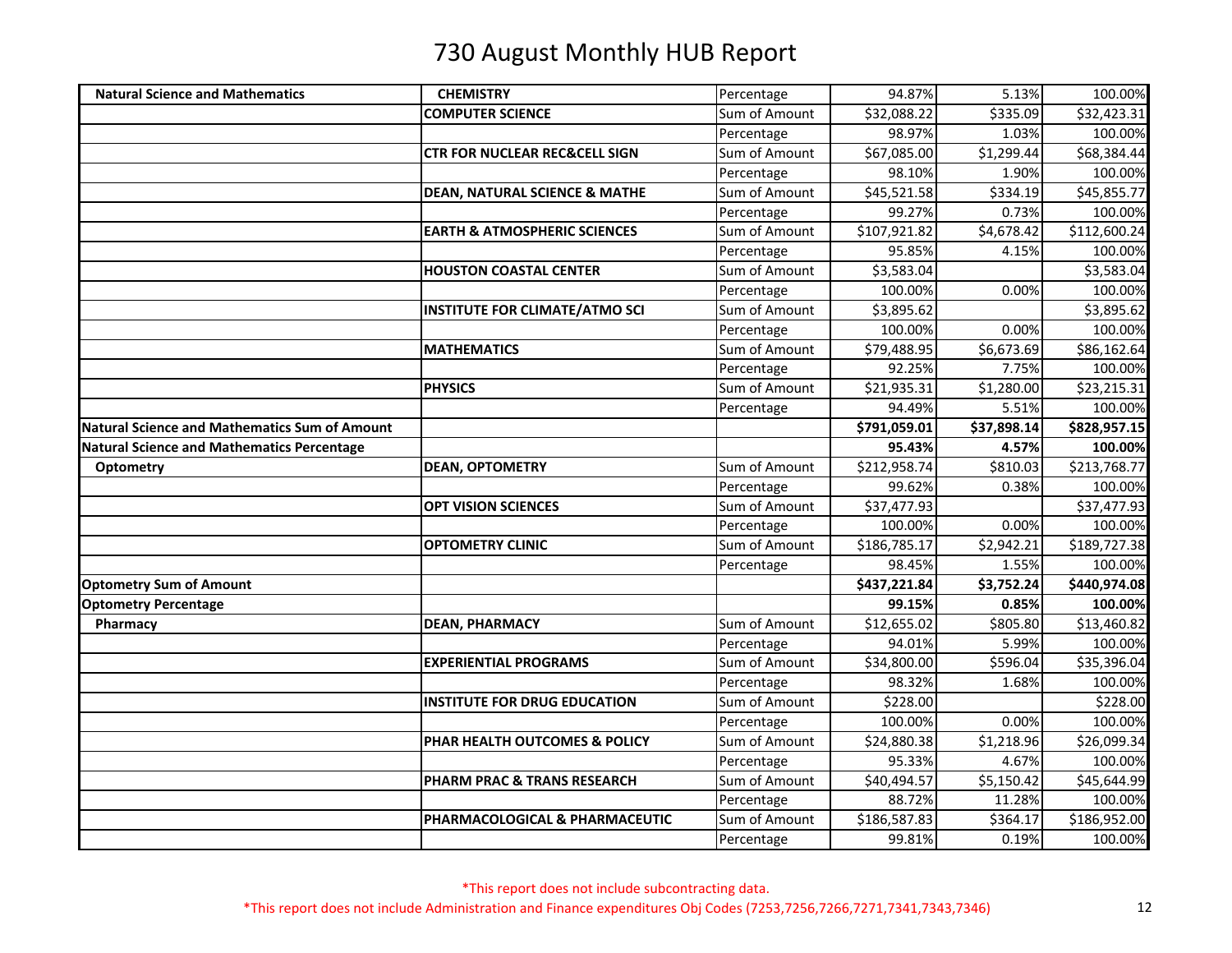| Pharmacy                      | <b>PREMIER CENTER</b>                     | Sum of Amount |              | \$232.60   | \$232.60     |
|-------------------------------|-------------------------------------------|---------------|--------------|------------|--------------|
|                               |                                           | Percentage    | 0.00%        | 100.00%    | 100.00%      |
|                               | <b>STUDENT SERVICES PHARMACY</b>          | Sum of Amount | \$1,680.52   |            | \$1,680.52   |
|                               |                                           | Percentage    | 100.00%      | 0.00%      | 100.00%      |
| <b>Pharmacy Sum of Amount</b> |                                           |               | \$301,326.32 | \$8,367.99 | \$309,694.31 |
| <b>Pharmacy Percentage</b>    |                                           |               | 97.30%       | 2.70%      | 100.00%      |
| Research                      | <b>AMI: ADV MANUFACTURING INSTITU</b>     | Sum of Amount | \$121,151.63 |            | \$121,151.63 |
|                               |                                           | Percentage    | 100.00%      | 0.00%      | 100.00%      |
|                               | <b>ANIMAL CARE OPERATIONS</b>             | Sum of Amount | \$44,590.69  | \$3,692.65 | \$48,283.34  |
|                               |                                           | Percentage    | 92.35%       | 7.65%      | 100.00%      |
|                               | <b>BUSINESS OPERATIONS</b>                | Sum of Amount | \$68.63      | \$38.73    | \$107.36     |
|                               |                                           | Percentage    | 63.93%       | 36.07%     | 100.00%      |
|                               | <b>CARBON MGMT IN ENERGY (CMERC)</b>      | Sum of Amount | \$896.37     |            | \$896.37     |
|                               |                                           | Percentage    | 100.00%      | 0.00%      | 100.00%      |
|                               | <b>CTR FOR ADV COMPUTI &amp; DATA SYS</b> | Sum of Amount | \$178.36     |            | \$178.36     |
|                               |                                           | Percentage    | 100.00%      | 0.00%      | 100.00%      |
|                               | <b>DOR COMMUNICATIONS</b>                 | Sum of Amount | \$4,473.95   |            | \$4,473.95   |
|                               |                                           | Percentage    | 100.00%      | 0.00%      | 100.00%      |
|                               | <b>ENVIRONMENT HEALTH &amp; LIFE SAFE</b> | Sum of Amount | \$16,129.06  |            | \$16,129.06  |
|                               |                                           | Percentage    | 100.00%      | 0.00%      | 100.00%      |
|                               | <b>GRANTS AND CONTRACTS</b>               | Sum of Amount | \$332.99     | \$3,337.70 | \$3,670.69   |
|                               |                                           | Percentage    | 9.07%        | 90.93%     | 100.00%      |
|                               | <b>HEALTH RESEARCH INSTITUTE</b>          | Sum of Amount | \$7,607.29   |            | \$7,607.29   |
|                               |                                           | Percentage    | 100.00%      | 0.00%      | 100.00%      |
|                               | <b>HPE - DATA SCIENCE CENTER</b>          | Sum of Amount | \$1,909.83   | \$36.95    | \$1,946.78   |
|                               |                                           | Percentage    | 98.10%       | 1.90%      | 100.00%      |
|                               | OFFICE OF INTELL PROPERTY MGMT            | Sum of Amount | \$85,173.63  | \$3,222.36 | \$88,395.99  |
|                               |                                           | Percentage    | 96.35%       | 3.65%      | 100.00%      |
|                               | <b>RESEARCH</b>                           | Sum of Amount | \$11,706.81  |            | \$11,706.81  |
|                               |                                           | Percentage    | 100.00%      | 0.00%      | 100.00%      |
|                               | <b>RESEARCH ADMINISTRATION</b>            | Sum of Amount | \$1,214.14   |            | \$1,214.14   |
|                               |                                           | Percentage    | 100.00%      | 0.00%      | 100.00%      |
|                               | <b>RESEARCH INTEGRITY &amp; OVERSIGHT</b> | Sum of Amount | \$100.00     | \$1,700.00 | \$1,800.00   |
|                               |                                           | Percentage    | 5.56%        | 94.44%     | 100.00%      |
|                               | <b>TIMES</b>                              | Sum of Amount | \$32,382.05  | \$3,808.68 | \$36,190.73  |
|                               |                                           | Percentage    | 89.48%       | 10.52%     | 100.00%      |
|                               | TX CTR SUPERCONDUCTIVITY AT UH            | Sum of Amount | \$17,446.24  | \$620.12   | \$18,066.36  |
|                               |                                           | Percentage    | 96.57%       | 3.43%      | 100.00%      |
|                               | <b>VP FOR RESEARCH CENTRAL OFFICE</b>     | Sum of Amount | \$3,337.87   | \$484.03   | \$3,821.90   |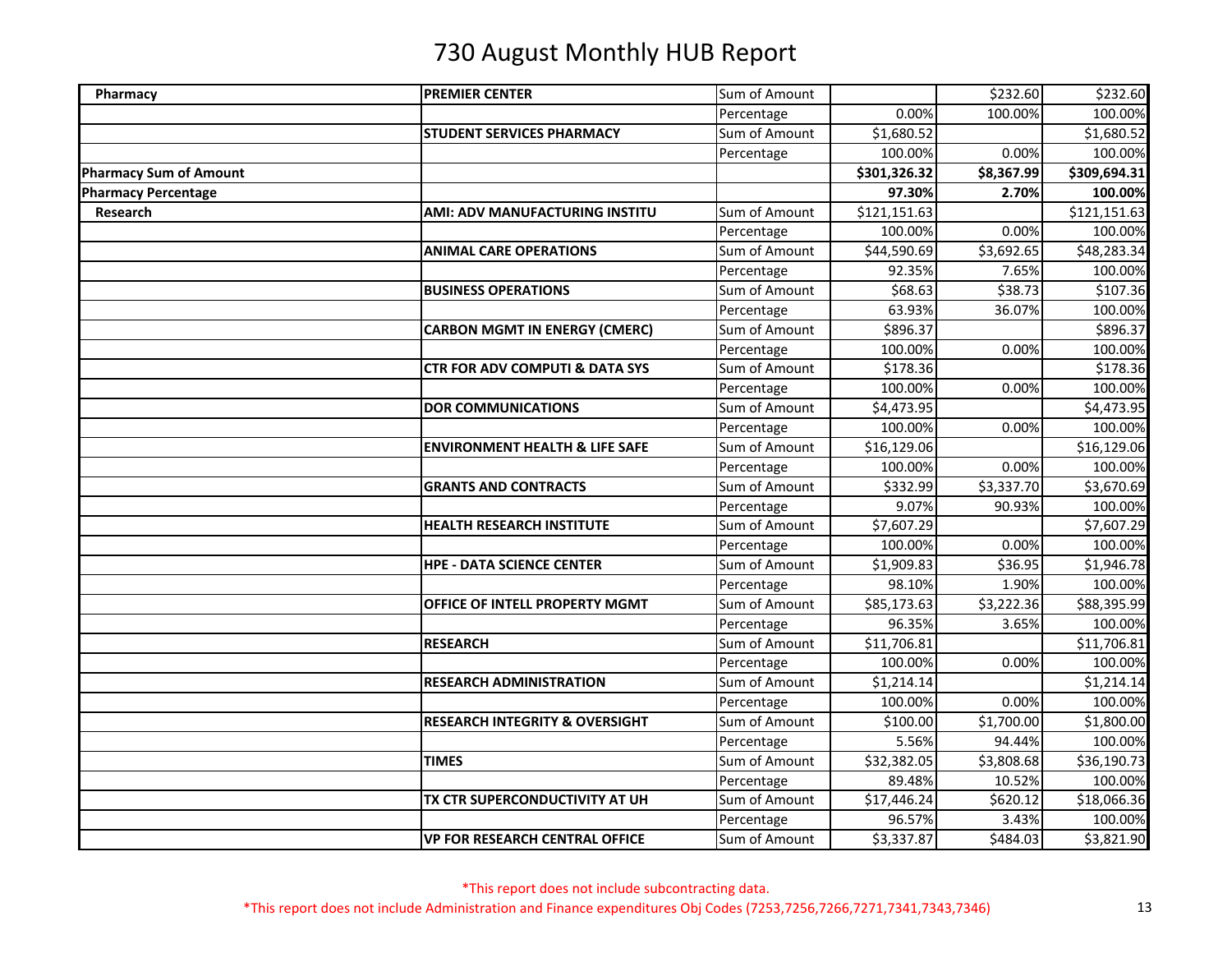| Research                      | <b>VP FOR RESEARCH CENTRAL OFFICE</b>     | Percentage    | 87.34%               | 12.66%      | 100.00%                 |
|-------------------------------|-------------------------------------------|---------------|----------------------|-------------|-------------------------|
| <b>Research Sum of Amount</b> |                                           |               | \$348,699.54         | \$16,941.22 | \$365,640.76            |
| <b>Research Percentage</b>    |                                           |               | 95.37%               | 4.63%       | 100.00%                 |
| <b>Student Affairs</b>        | <b>ADMISSIONS</b>                         | Sum of Amount | \$33,012.42          | \$12,309.71 | $\overline{$}45,322.13$ |
|                               |                                           | Percentage    | 72.84%               | 27.16%      | 100.00%                 |
|                               | <b>CAMPUS RECREATION</b>                  | Sum of Amount | \$37,556.61          | \$1,435.21  | \$38,991.82             |
|                               |                                           | Percentage    | 96.32%               | 3.68%       | 100.00%                 |
|                               | <b>CAMPUS SOLUTIONS SVC</b>               | Sum of Amount | \$684.04             | \$690.64    | \$1,374.68              |
|                               |                                           | Percentage    | 49.76%               | 50.24%      | 100.00%                 |
|                               | <b>CENTER FOR STUDENT INVOLVEMENT</b>     | Sum of Amount | \$7,228.84           | \$5,455.30  | \$12,684.14             |
|                               |                                           | Percentage    | 56.99%               | 43.01%      | 100.00%                 |
|                               | <b>CENTER FOR STUDENT MEDIA</b>           | Sum of Amount | \$8,801.97           | \$1,186.48  | \$9,988.45              |
|                               |                                           | Percentage    | 88.12%               | 11.88%      | 100.00%                 |
|                               | <b>CENTER FOR STUDENTS W/DISABILI</b>     | Sum of Amount | \$4,894.32           | \$38,849.55 | \$43,743.87             |
|                               |                                           | Percentage    | 11.19%               | 88.81%      | 100.00%                 |
|                               | <b>CHILDREN'S LEARNING CENTER</b>         | Sum of Amount | \$3,447.42           | \$167.53    | \$3,614.95              |
|                               |                                           | Percentage    | 95.37%               | 4.63%       | 100.00%                 |
|                               | <b>CNTR FOR DIVERSITY &amp; INCLUSION</b> | Sum of Amount | \$699.80             | \$1,042.27  | \$1,742.07              |
|                               |                                           | Percentage    | 40.17%               | 59.83%      | 100.00%                 |
|                               | <b>COUNSELING AND PSYCH SVCS</b>          | Sum of Amount | \$2,294.95           | \$506.95    | \$2,801.90              |
|                               |                                           | Percentage    | 81.91%               | 18.09%      | 100.00%                 |
|                               | <b>CTR FRATERNITY &amp; SORORITY LIFE</b> | Sum of Amount | \$2,059.78           | \$1,087.17  | \$3,146.95              |
|                               |                                           | Percentage    | 65.45%               | 34.55%      | 100.00%                 |
|                               | <b>DEAN OF STUDENTS</b>                   | Sum of Amount | \$178.60             | \$218.80    | \$397.40                |
|                               |                                           | Percentage    | 44.94%               | 55.06%      | 100.00%                 |
|                               | <b>INTEGRATED ENROLLMENT SERVICES</b>     | Sum of Amount | \$51,199.81          | \$787.29    | \$51,987.10             |
|                               |                                           | Percentage    | 98.49%               | 1.51%       | 100.00%                 |
|                               | <b>INTL STUDENT &amp; SCHOLAR SERVIC</b>  | Sum of Amount | $\overline{$}295.94$ | \$366.78    | \$662.72                |
|                               |                                           | Percentage    | 44.66%               | 55.34%      | 100.00%                 |
|                               | <b>LGBTQ RESOURCE CENTER</b>              | Sum of Amount |                      | \$1,105.29  | \$1,105.29              |
|                               |                                           | Percentage    | 0.00%                | 100.00%     | 100.00%                 |
|                               | OFC OF THE UNIVERSIT REGISTRAR            | Sum of Amount | \$3,439.88           | \$2,950.09  | \$6,389.97              |
|                               |                                           | Percentage    | 53.83%               | 46.17%      | 100.00%                 |
|                               | <b>RELIGION CENTER</b>                    | Sum of Amount | \$226.04             | \$215.76    | \$441.80                |
|                               |                                           | Percentage    | 51.16%               | 48.84%      | 100.00%                 |
|                               | <b>SCHOLARSIPS &amp; FINANCIAL AID</b>    | Sum of Amount | \$830.00             | \$2,268.70  | \$3,098.70              |
|                               |                                           | Percentage    | 26.79%               | 73.21%      | 100.00%                 |
|                               | <b>STU HOUSING - RESIDE LIFE</b>          | Sum of Amount | \$38,907.77          | \$12,790.06 | \$51,697.83             |
|                               |                                           | Percentage    | 75.26%               | 24.74%      | 100.00%                 |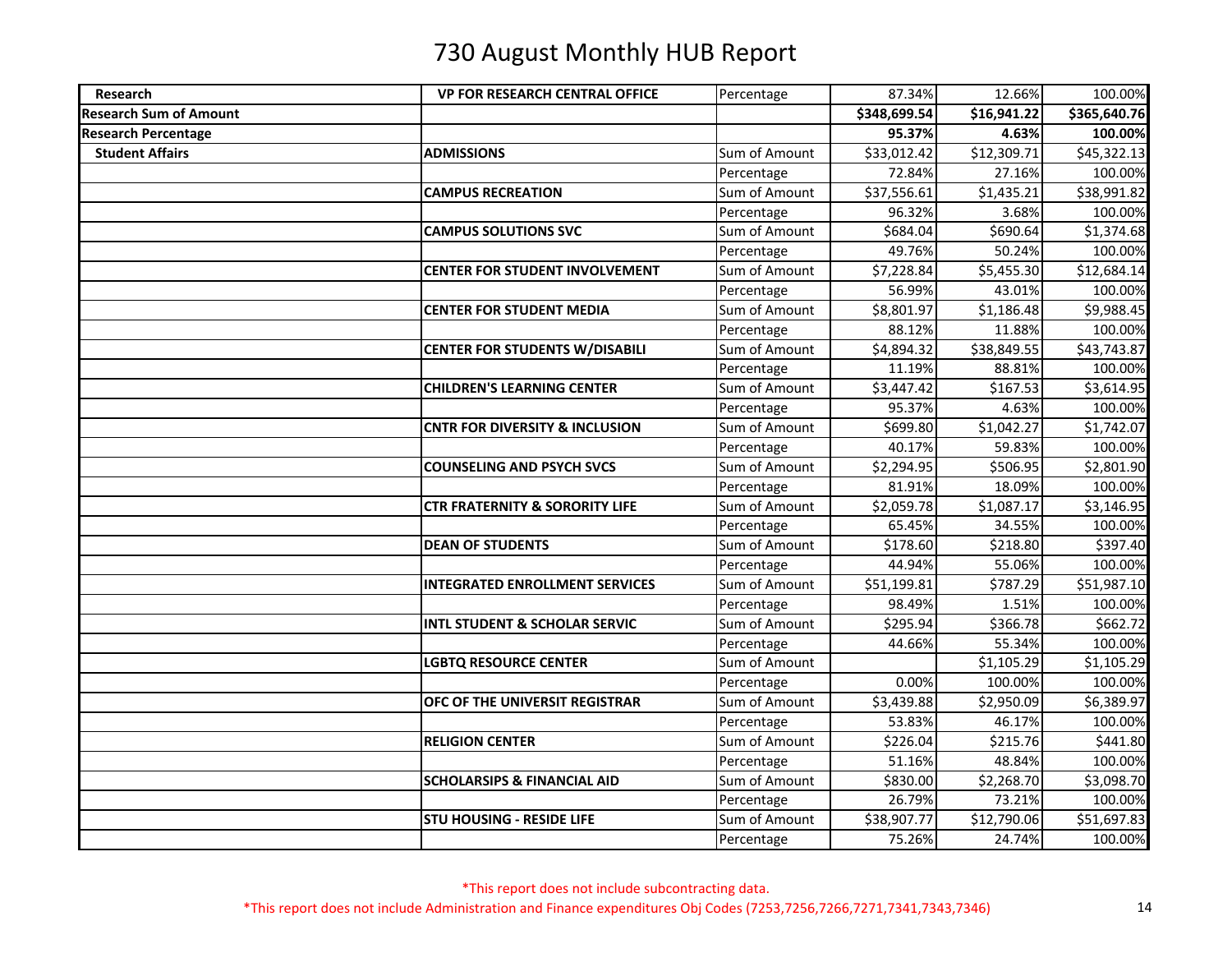| <b>Student Affairs</b>                                          | <b>STUDENT AFFAIRS</b>                    | Sum of Amount               | \$2,355.34   | \$420.40          | \$2,775.74          |
|-----------------------------------------------------------------|-------------------------------------------|-----------------------------|--------------|-------------------|---------------------|
|                                                                 |                                           | Percentage                  | 84.85%       | 15.15%            | 100.00%             |
|                                                                 | <b>STUDENT AFFAIRS BUSINESS SRVC</b>      | Sum of Amount               | \$473.04     | \$951.11          | \$1,424.15          |
|                                                                 |                                           | Percentage                  | 33.22%       | 66.78%            | 100.00%             |
|                                                                 | <b>STUDENT AFFAIRS IT SERVICES</b>        | Sum of Amount               | \$194.64     | \$1,259.40        | \$1,454.04          |
|                                                                 |                                           | Percentage                  | 13.39%       | 86.61%            | 100.00%             |
|                                                                 | <b>STUDENT CENTER</b>                     | Sum of Amount               | \$53,109.17  | \$3,821.19        | \$56,930.36         |
|                                                                 |                                           | Percentage                  | 93.29%       | 6.71%             | 100.00%             |
|                                                                 | <b>STUDENT HEALTH CENTER</b>              | Sum of Amount               | \$10,849.79  | \$20,700.17       | \$31,549.96         |
|                                                                 |                                           | Percentage                  | 34.39%       | 65.61%            | 100.00%             |
|                                                                 | <b>UNIVERSITY CAREER SERVICES</b>         | Sum of Amount               | \$13,194.60  | \$182.12          | \$13,376.72         |
|                                                                 |                                           | Percentage                  | 98.64%       | 1.36%             | 100.00%             |
|                                                                 | <b>URBAN EXPERIENCE</b>                   | Sum of Amount               | \$29.70      | \$43.05           | \$72.75             |
|                                                                 |                                           | Percentage                  | 40.82%       | 59.18%            | 100.00%             |
|                                                                 | <b>VETERAN SERVICES</b>                   | Sum of Amount               | \$2,995.41   | \$1,099.49        | \$4,094.90          |
|                                                                 |                                           | Percentage                  | 73.15%       | 26.85%            | 100.00%             |
|                                                                 | <b>WELLNESS CENTER</b>                    | Sum of Amount               | \$10,646.20  | \$107.88          | \$10,754.08         |
|                                                                 |                                           | Percentage                  | 99.00%       | 1.00%             | 100.00%             |
|                                                                 | <b>WOMEN &amp; GENDER RESOURCE CENTER</b> | Sum of Amount               | \$915.43     | \$251.88          | \$1,167.31          |
|                                                                 |                                           | Percentage                  | 78.42%       | 21.58%            | 100.00%             |
|                                                                 |                                           |                             |              |                   |                     |
| <b>Student Affairs Sum of Amount</b>                            |                                           |                             | \$290,521.51 | \$112,270.27      | \$402,791.78        |
| <b>Student Affairs Percentage</b>                               |                                           |                             | 72.13%       | 27.87%            | 100.00%             |
| <b>Technology</b>                                               | <b>CONSTRUCTION MANAGEMENT</b>            | Sum of Amount               | \$21,025.79  |                   | \$21,025.79         |
|                                                                 |                                           | Percentage                  | 100.00%      | 0.00%             | 100.00%             |
|                                                                 | CTR FOR INFO SCRTY, RES & EDU             | Sum of Amount               | \$29.02      |                   | \$29.02             |
|                                                                 |                                           | Percentage                  | 100.00%      | 0.00%             | 100.00%             |
|                                                                 | <b>DEAN, TECHNOLOGY</b>                   | Sum of Amount               | \$4,448.60   | \$29,629.27       | \$34,077.87         |
|                                                                 |                                           | Percentage                  | 13.05%       | 86.95%            | 100.00%             |
|                                                                 | <b>ENGINEERING TECHNOLOGY</b>             | Sum of Amount               | \$24,409.77  | \$38.00           | \$24,447.77         |
|                                                                 |                                           | Percentage                  | 99.84%       | 0.16%             | 100.00%             |
|                                                                 | HUMAN DEVELOP AND CONSUMER SCI            | Sum of Amount               | \$1,792.40   | \$4,047.89        | \$5,840.29          |
|                                                                 |                                           | Percentage                  | 30.69%       | 69.31%            | 100.00%             |
|                                                                 | li LT                                     | Sum of Amount               | \$30,906.76  | \$22,288.36       | \$53,195.12         |
|                                                                 |                                           | Percentage                  | 58.10%       | 41.90%            | 100.00%             |
|                                                                 |                                           |                             | \$82,612.34  | \$56,003.52       | \$138,615.86        |
| <b>Technology Sum of Amount</b><br><b>Technology Percentage</b> |                                           |                             | 59.60%       | 40.40%            | 100.00%             |
| Univ Marketing, Comm & Media Rel                                | (INACTIVE) MULTIMEDI MARKETING            | Sum of Amount               | \$269.57     |                   | \$269.57            |
|                                                                 | (INACTIVE) VP FOR EXTER RELATN            | Percentage<br>Sum of Amount | 100.00%      | 0.00%<br>\$608.80 | 100.00%<br>\$608.80 |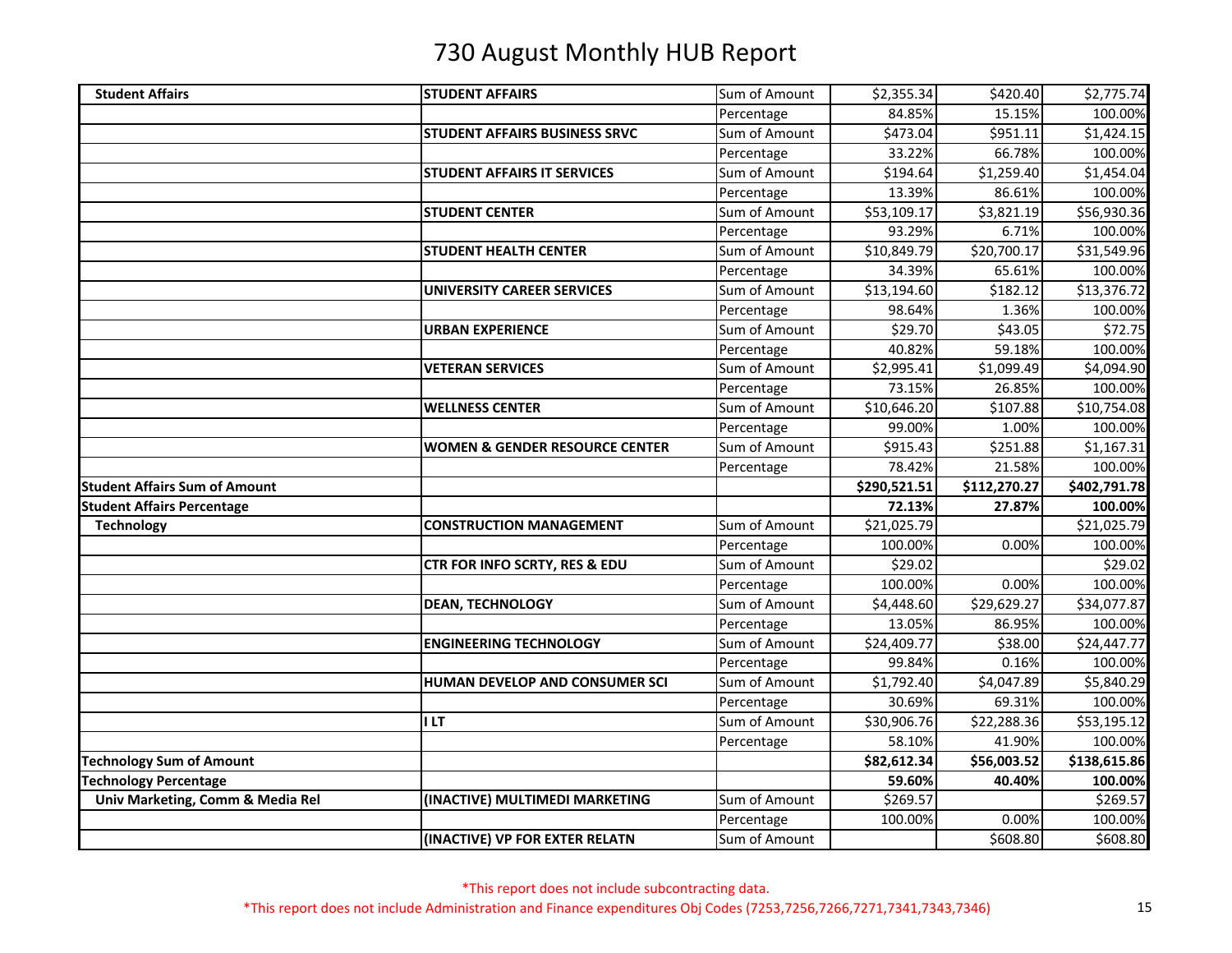| Univ Marketing, Comm & Media Rel               | (INACTIVE) VP FOR EXTER RELATN            | Percentage    | 0.00%        | 100.00%     | 100.00%      |
|------------------------------------------------|-------------------------------------------|---------------|--------------|-------------|--------------|
|                                                | <b>INTERNAL COMMUNICATIONS</b>            | Sum of Amount | \$58.38      |             | \$58.38      |
|                                                |                                           | Percentage    | 100.00%      | 0.00%       | 100.00%      |
|                                                | <b>MARKETING</b>                          | Sum of Amount | \$19,453.35  |             | \$19,453.35  |
|                                                |                                           | Percentage    | 100.00%      | 0.00%       | 100.00%      |
|                                                | <b>MEDIA RELATIONS</b>                    | Sum of Amount | \$179.28     |             | \$179.28     |
|                                                |                                           | Percentage    | 100.00%      | 0.00%       | 100.00%      |
|                                                | <b>STRATEGIC COMMUNICATION</b>            | Sum of Amount | \$0.00       |             | \$0.00       |
|                                                |                                           | Percentage    | #DIV/0!      | #DIV/0!     | #DIV/0!      |
|                                                | VC/VP UNIV MKTG, COM & MED REL            | Sum of Amount | \$908.33     | \$39,834.36 | \$40,742.69  |
|                                                |                                           | Percentage    | 2.23%        | 97.77%      | 100.00%      |
| Univ Marketing, Comm & Media Rel Sum of Amount |                                           |               | \$20,868.91  | \$40,443.16 | \$61,312.07  |
| Univ Marketing, Comm & Media Rel Percentage    |                                           |               | 34.04%       | 65.96%      | 100.00%      |
| <b>University Advancement</b>                  | <b>ALUMNI RELATIONS</b>                   | Sum of Amount | \$17,899.42  |             | \$17,899.42  |
|                                                |                                           | Percentage    | 100.00%      | 0.00%       | 100.00%      |
|                                                | <b>ANNUAL GIVING</b>                      | Sum of Amount | \$28,771.09  |             | \$28,771.09  |
|                                                |                                           | Percentage    | 100.00%      | 0.00%       | 100.00%      |
|                                                | <b>BUSINESS OPERATIONS</b>                | Sum of Amount | \$79,530.66  | \$4,401.36  | \$83,932.02  |
|                                                |                                           | Percentage    | 94.76%       | 5.24%       | 100.00%      |
|                                                | <b>CAMPAIGN STRATEGIC INITIATIVES</b>     | Sum of Amount | \$9,890.59   | \$5,037.32  | \$14,927.91  |
|                                                |                                           | Percentage    | 66.26%       | 33.74%      | 100.00%      |
|                                                | <b>CORPORATE &amp; FOUNDATION RELATIO</b> | Sum of Amount |              | \$2,818.11  | \$2,818.11   |
|                                                |                                           | Percentage    | 0.00%        | 100.00%     | 100.00%      |
|                                                | <b>DEVELOPMENT</b>                        | Sum of Amount | \$2,184.00   | \$583.40    | \$2,767.40   |
|                                                |                                           | Percentage    | 78.92%       | 21.08%      | 100.00%      |
|                                                | <b>GIFT PROCESSING &amp; RECORDS</b>      | Sum of Amount | \$27.54      | \$2,173.35  | \$2,200.89   |
|                                                |                                           | Percentage    | 1.25%        | 98.75%      | 100.00%      |
|                                                | <b>INFORMATION SYSTEM &amp; REPORTING</b> | Sum of Amount | \$35,732.69  | \$4,132.50  | \$39,865.19  |
|                                                |                                           | Percentage    | 89.63%       | 10.37%      | 100.00%      |
|                                                | <b>PRINCIPAL GIFTS</b>                    | Sum of Amount |              | \$764.18    | \$764.18     |
|                                                |                                           | Percentage    | 0.00%        | 100.00%     | 100.00%      |
|                                                | UNIVERSITY ADVANCEMENT VC/VP              | Sum of Amount | \$20,120.67  | \$405.85    | \$20,526.52  |
|                                                |                                           | Percentage    | 98.02%       | 1.98%       | 100.00%      |
| University Advancement Sum of Amount           |                                           |               | \$194,156.66 | \$20,316.07 | \$214,472.73 |
| <b>University Advancement Percentage</b>       |                                           |               | 90.53%       | 9.47%       | 100.00%      |
| #N/A                                           | #N/A                                      | Sum of Amount |              | \$67.79     | \$67.79      |
|                                                |                                           | Percentage    | 0.00%        | 100.00%     | 100.00%      |
| #N/A Sum of Amount                             |                                           |               |              | \$67.79     | \$67.79      |
| #N/A Percentage                                |                                           |               | 0.00%        | 100.00%     | 100.00%      |